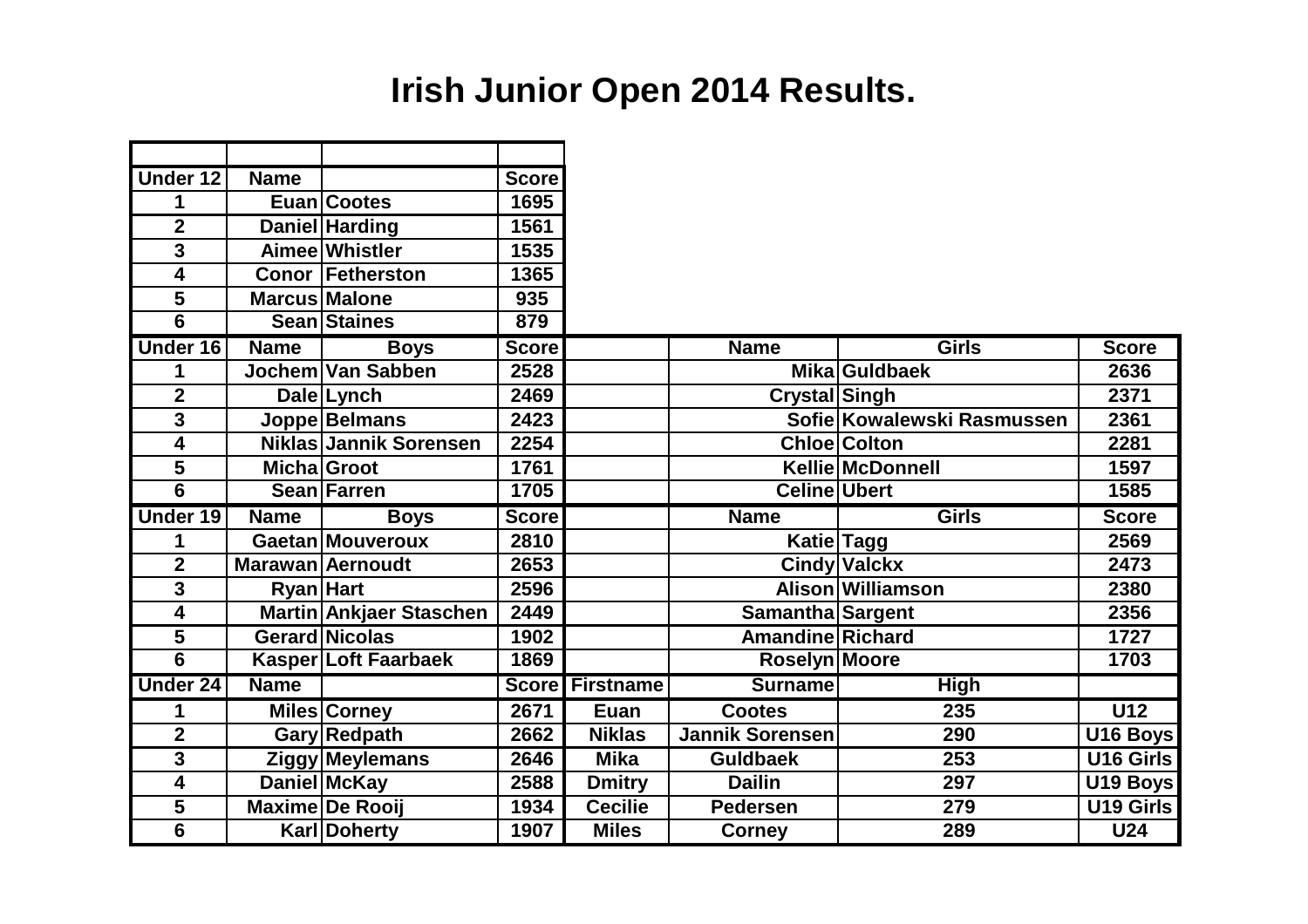### **Junior Irish Open 2014 Under 12. Round 1 Standings.**

| Psn.           | <b>Firstname</b>  | Surname             |                    | Gm  | Gm             | Gm  | Scr    | Scr    | Gms  |
|----------------|-------------------|---------------------|--------------------|-----|----------------|-----|--------|--------|------|
|                |                   |                     |                    | 1   | $\overline{2}$ | 3   | P/fall | Avg.   | Plyd |
| 1              |                   | Ewan Cootes         | Scotland           | 235 | 160            | 232 | 627    | 209.00 | 3    |
| $\overline{2}$ |                   | Daniel Harding      | England            | 165 | 183            | 149 | 497    | 165.67 | 3    |
| 3              |                   | Conor Fetherston    | Ireland            | 154 | 188            | 141 | 483    | 161.00 | 3    |
| $\overline{4}$ |                   | Aimee Whistler      | Ireland            | 145 | 149            | 188 | 482    | 160.67 | 3    |
| 5              |                   | Samuel Findley      | Ireland            | 166 | 170            | 115 | 451    | 150.33 | 3    |
| 6              |                   | Marcus Malone       | Ireland            | 146 | 139            | 164 | 449    | 149.67 | 3    |
| $\overline{7}$ |                   | <b>Sean</b> Staines | Ireland            | 162 | 123            | 160 | 445    | 148.33 | 3    |
| 8              |                   | Vince Van Der Loo   | <b>Netherlands</b> | 121 | 144            | 173 | 438    | 146.00 | 3    |
| 9              |                   | Axelle Verwimp      | <b>Belgium</b>     | 162 | 127            | 139 | 428    | 142.67 | 3    |
| 10             | Alexander Findley |                     | Ireland            | 144 | 132            | 124 | 400    | 133.33 | 3    |
| 11             |                   | Mauro De Rooij      | <b>Netherlands</b> | 149 | 85             | 151 | 385    | 128.33 | 3    |
| 12             |                   | Abi Gavin           | Ireland            | 119 | 89             | 139 | 347    | 115.67 | 3    |
| 13             |                   | Skye Byrne          | Ireland            | 120 | 117            | 110 | 347    | 115.67 | 3    |
| 14             |                   | Ryan Curtis         | Ireland            | 87  | 126            | 119 | 332    | 110.67 | 3    |
| 15             |                   | Laura Nairne        | Scotland           | 115 | 87             | 125 | 327    | 109.00 | 3    |
| 16             |                   | Abby McKeever       | Ireland            | 126 | 114            | 87  | 327    | 109.00 | 3    |
| 17             |                   | Dylan Wright        | Ireland            | 99  | 129            | 88  | 316    | 105.33 | 3    |
| 18             |                   | R J Sugan           | Ireland            | 108 | 91             | 94  | 293    | 97.67  | 3    |
| 19             |                   | Dylan Colley        | Ireland            | 81  | 76             | 67  | 224    | 74.67  | 3    |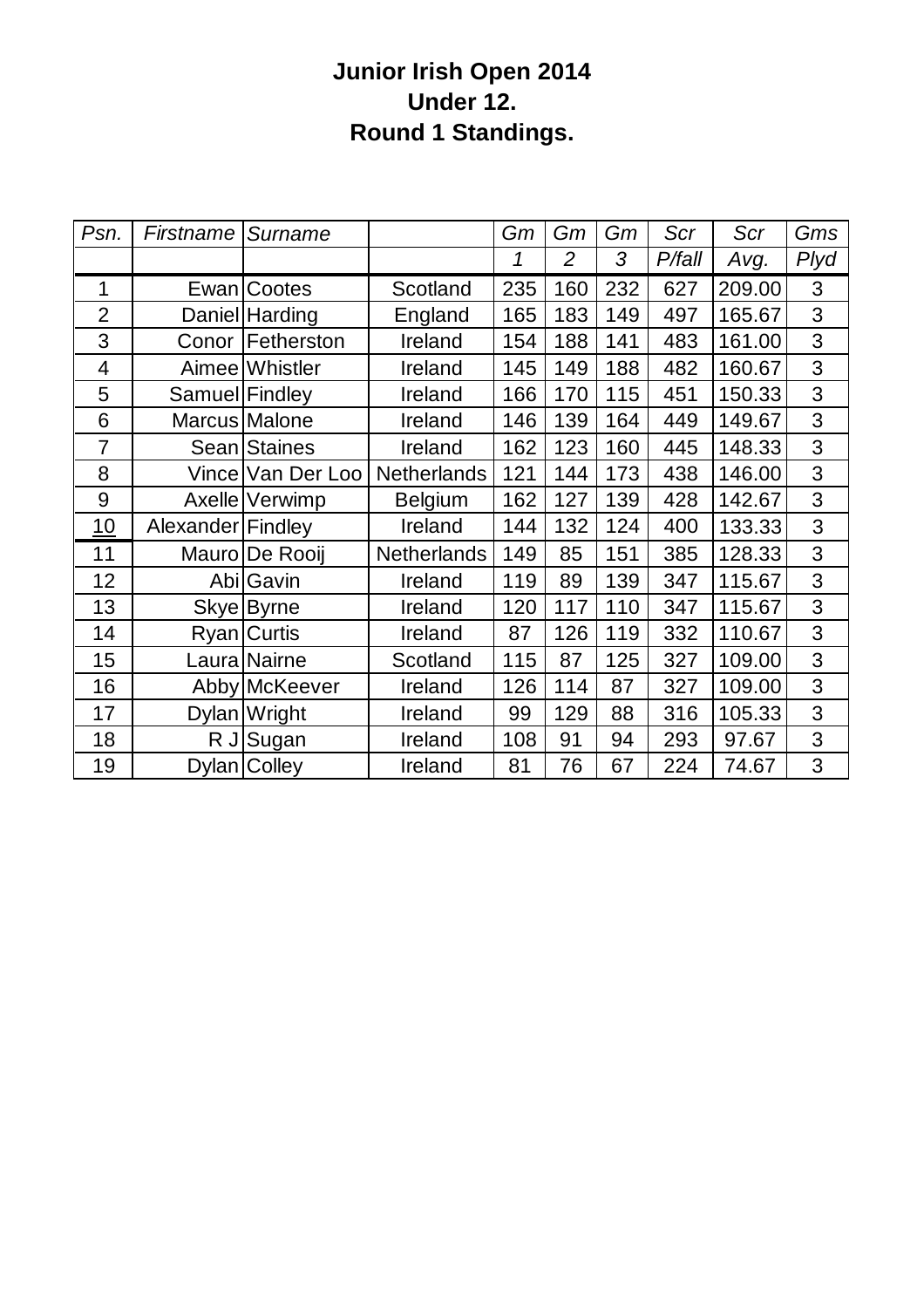#### **Junior Irish Open 2014 Under 12 Round 2 Result**.

| Psn          | <b>Firstname</b>  | <b>Surname</b>          | <b>Country</b>  | <b>B/Fwd</b> | Game 4 | Game 5 | Game 6 | <b>Total</b> | Avg    | Gms |
|--------------|-------------------|-------------------------|-----------------|--------------|--------|--------|--------|--------------|--------|-----|
|              |                   | <b>Ewan</b> Cootes      | <b>Scotland</b> | 627          | 163    | 160    | 204    | 1154         | 192.33 | 6   |
| $\mathbf{2}$ |                   | <b>Daniel Harding</b>   | England         | 497          | 158    | 179    | 169    | 1003         | 167.17 | 6   |
| 3            |                   | Aimee Whistler          | <b>Ireland</b>  | 482          | 185    | 158    | 157    | 982          | 163.67 | 6   |
| 4            |                   | <b>Conor Fetherston</b> | <b>Ireland</b>  | 483          | 131    | 136    | 190    | 940          | 156.67 | 6   |
| 5            |                   | <b>Marcus Malone</b>    | <b>Ireland</b>  | 449          | 152    | 160    | 174    | 935          | 155.83 | 6   |
| 6            |                   | Sean Staines            | <b>Ireland</b>  | 445          | 163    | 140    | 131    | 879          | 146.50 | 6   |
|              | Alexander Findley |                         | <b>Ireland</b>  | 400          | 136    | 163    | 177    | 876          | 146.00 | 6   |
| 8            |                   | Vince Van Der Loo       | Netherlands     | 438          | 127    | 157    | 143    | 865          | 144.17 | 6   |
| 9            | Samuel Findley    |                         | <b>Ireland</b>  | 451          | 155    | 122    | 137    | 865          | 144.17 | 6   |
| 10           |                   | Axelle Verwimp          | <b>Belgium</b>  | 428          | 126    | 128    | 157    | 839          | 139.83 | 6   |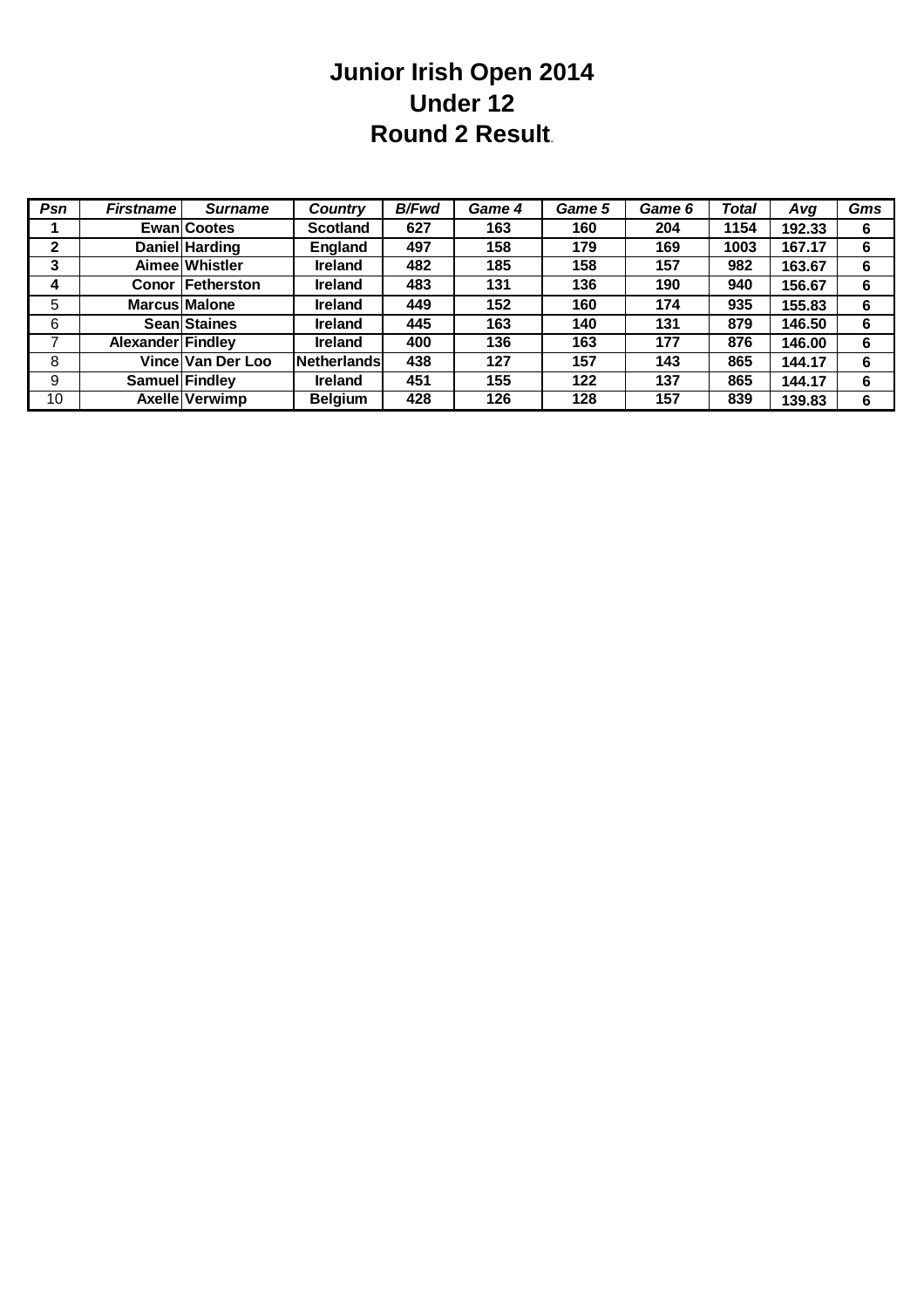# **Junior Irish Open 2014. Under 12 Round Robin.**

| Psn.         | First-                | Sur-                  | Entry         |          | P/Fall P/Fall | <b>P/Fall</b>    | <b>Pinfall</b> | <b>Diff</b> |
|--------------|-----------------------|-----------------------|---------------|----------|---------------|------------------|----------------|-------------|
|              | name                  | name                  | <b>P/Fall</b> | Rnd $11$ | Rnd 2         | Rnd <sub>3</sub> | <b>Total</b>   | #1          |
|              |                       | <b>Euan Cootes</b>    | 1154          | 1348     | 1496          | 1695             | 1695           | 0           |
| $\mathbf{2}$ | <b>Daniel Harding</b> |                       | 1003          | 1170     | 1385          | 1561             | 1561           | $-134$      |
| 3            |                       | <b>Aimee Whistler</b> | 982           | 1173     | 1387          | 1535             | 1535           | $-160$      |
| 4            | <b>Conor</b>          | <b>Fetherston</b>     | 940           | 1071     | 1208          | 1365             | 1365           | $-330$      |

| <b>Round</b> |                       |     | <b>IPinfall Bonus Total</b> |     |                                  |     | <b>Pinfall Bonus Total</b> |     |
|--------------|-----------------------|-----|-----------------------------|-----|----------------------------------|-----|----------------------------|-----|
|              | <b>Euan Cootes</b>    | 174 | 20                          | 194 | <b>Daniel Harding</b>            | 167 |                            | 167 |
|              | <b>Aimee Whistler</b> | 171 | 20                          | 191 | <b>Fetherstd</b><br><b>Conor</b> | 131 |                            | 131 |

| Round |                         |     | Pinfall   Bonus   Total ' |     |                       |     | <b>Pinfall Bonus Total</b> |     |
|-------|-------------------------|-----|---------------------------|-----|-----------------------|-----|----------------------------|-----|
|       | <b>Aimee Whistler</b>   | 194 | 20                        | 214 | <b>Euan Cootes</b>    | 148 |                            | 148 |
|       | <b>Conor Fetherston</b> | 137 |                           | 137 | <b>Daniel Harding</b> | 195 | 20                         | 215 |

| <b>Round</b> |                       |     | <b>Pinfall Bonus Total</b> |     |                        |     | <b>Pinfall Bonus Total</b> |     |
|--------------|-----------------------|-----|----------------------------|-----|------------------------|-----|----------------------------|-----|
|              | <b>Euan Cootes</b>    | 179 | 20                         | 199 | <b>Conor Fetherstd</b> | 157 |                            | 157 |
|              | <b>Aimee Whistler</b> | 148 |                            | 148 | <b>Daniel Harding</b>  | 156 | 20                         | 176 |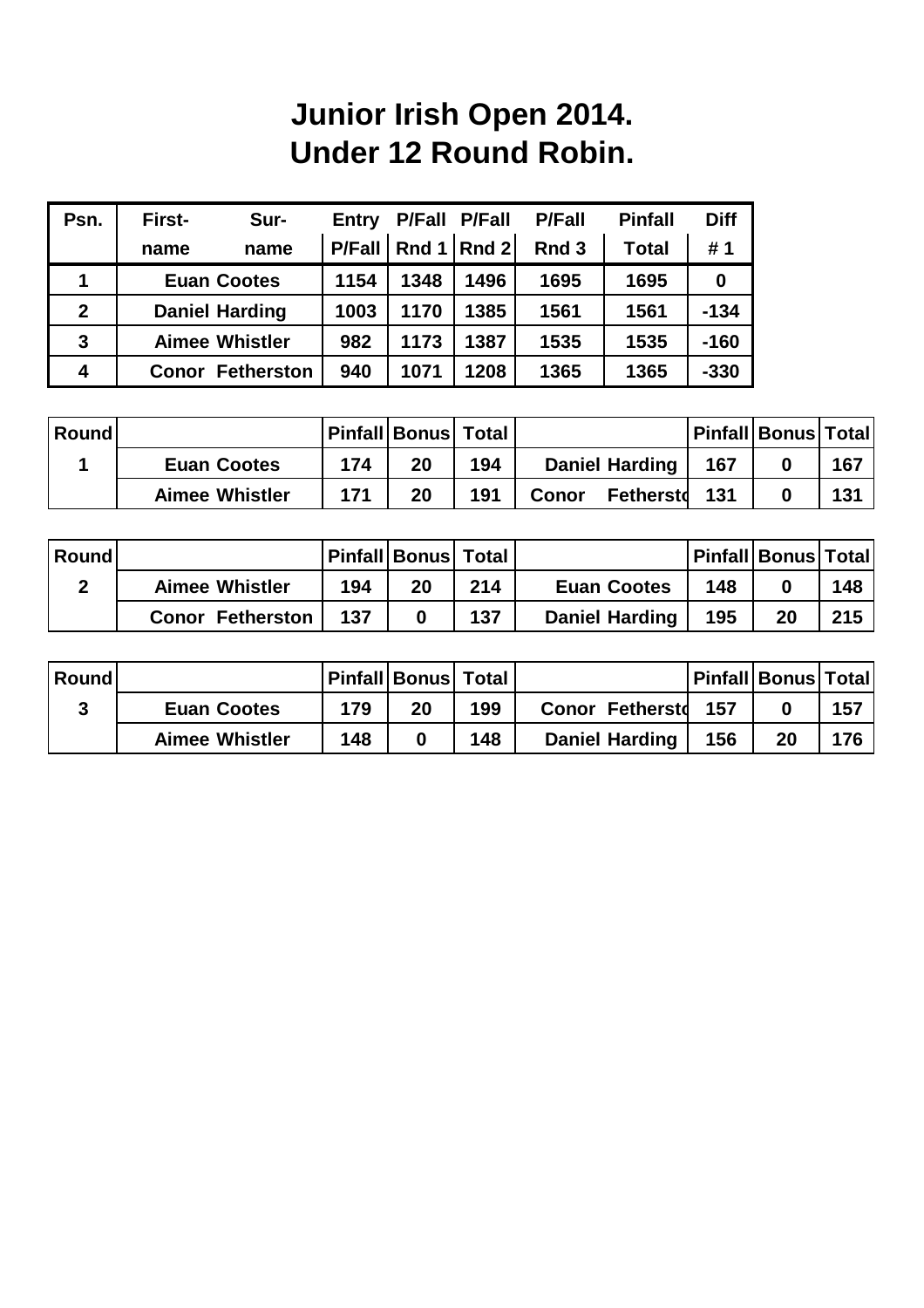# **Junior Irish Open 2014. Boys Under 16 Round 1 Standings.**

| Psn.                    | <b>Firstname Surname</b> |                        |                    | Gm  | Gm             | Gm  | Gm  | Gm  | Gm               | Scr    | <b>Scr</b> | Gms                     |
|-------------------------|--------------------------|------------------------|--------------------|-----|----------------|-----|-----|-----|------------------|--------|------------|-------------------------|
|                         |                          |                        |                    | 1   | $\overline{2}$ | 3   | 4   | 5   | 6                | P/fall | Avg.       | <b>Plyd</b>             |
| 1                       |                          | Jochem Van Sabben      | <b>Netherlands</b> | 191 | 199            | 211 | 244 | 196 | 235              | 1276   | 212.67     | 6                       |
| $\overline{2}$          |                          | Niklas Jannik Sorensen | <b>Denmark</b>     | 198 | 235            | 290 | 163 | 147 | 207              | 1240   | 206.67     | 6                       |
| $\overline{\mathbf{3}}$ |                          | Mathias Ankerdal       | <b>Denmark</b>     | 183 | 180            | 168 | 215 | 219 | 215              | 1180   | 196.67     | $6\phantom{1}$          |
| 4                       |                          | Sean Farren            | <b>Ireland</b>     | 232 | 209            | 182 | 212 | 144 | 184              | 1163   | 193.83     | $6\phantom{1}6$         |
| 5                       |                          | Dale Lynch             | <b>Scotland</b>    | 248 | 154            | 193 | 167 | 185 | 212              | 1159   | 193.17     | 6                       |
| 6                       | Micha Groot              |                        | <b>Netherlands</b> | 155 | 205            | 146 | 244 | 232 | 171              | 1153   | 192.17     | $6\phantom{1}$          |
| 7                       |                          | Joppe Belmans          | <b>Belgium</b>     | 232 | 208            | 159 | 179 | 217 | 156              | 1151   | 191.83     | $6\phantom{1}$          |
| 8                       |                          | <b>Ben</b> Clark       | <b>Scotland</b>    | 168 | 172            | 216 | 201 | 159 | 192              | 1108   | 184.67     | 6                       |
| 9                       |                          | Ronan Van Der Loo      | <b>Netherlands</b> | 164 | 189            | 170 | 179 | 166 | 198              | 1066   | 177.67     | 6                       |
| 10                      |                          | Igor Shmakov           | Russia             | 161 | 127            | 213 | 199 | 168 | 187              | 1055   | 175.83     | $6\phantom{1}$          |
| 11                      |                          | <b>Chris Nairne</b>    | <b>Scotland</b>    | 177 | 181            | 155 | 165 | 166 | 195              | 1039   | 173.17     | 6                       |
| 12                      |                          | Leon Visser            | <b>Netherlands</b> | 157 | 174            | 201 | 163 | 154 | 178              | 1027   | 171.17     | $6\phantom{1}6$         |
| 13                      |                          | Lorcan Staines         | <b>Ireland</b>     | 122 | 147            | 192 | 203 | 156 | 199              | 1019   | 169.83     | $6\phantom{1}$          |
| $\overline{14}$         | Aaron Foley              |                        | <b>Ireland</b>     | 150 | 123            | 157 | 194 | 201 | 179              | 1004   | 167.33     | $\overline{\mathbf{6}}$ |
| 15                      |                          | Mark Dunne             | <b>Ireland</b>     | 191 | 148            | 198 | 149 | 162 | 124              | 972    | 162.00     | $6\phantom{1}$          |
| $\overline{16}$         |                          | Yoshi Meylemans        | <b>Belgium</b>     | 155 | 145            | 141 | 189 | 201 | 131              | 962    | 160.33     | $6\phantom{1}$          |
| $\overline{17}$         |                          | Jack Doyle             | <b>Ireland</b>     | 130 | 162            | 155 | 139 | 162 | 155              | 903    | 150.50     | $6\phantom{1}$          |
| $\overline{18}$         |                          | Eoin Byrne             | <b>Ireland</b>     | 142 | 154            | 116 | 173 | 140 | 161              | 886    | 147.67     | $6\phantom{1}$          |
| 19                      |                          | Sean   O Connor        | <b>Ireland</b>     | 152 | 148            | 119 | 126 | 137 | 149              | 831    | 138.50     | $6\phantom{1}$          |
| 20                      |                          | Jack Bruton            | <b>Ireland</b>     | 120 | 130            | 146 | 174 | 119 | $\overline{142}$ | 831    | 138.50     | $6\phantom{1}$          |
| 21                      |                          | <b>Donal Colley</b>    | <b>Ireland</b>     | 148 | 146            | 109 | 97  | 123 | 99               | 722    | 120.33     | 6                       |
| 22                      | Stephen Collins          |                        | <b>Ireland</b>     | 68  | 119            | 144 | 98  | 105 | 111              | 645    | 107.50     | $6\phantom{1}6$         |
| 23                      |                          | John Byrne             | <b>Ireland</b>     | 112 | 90             | 73  | 124 | 120 | 100              | 619    | 103.17     | $6\phantom{1}$          |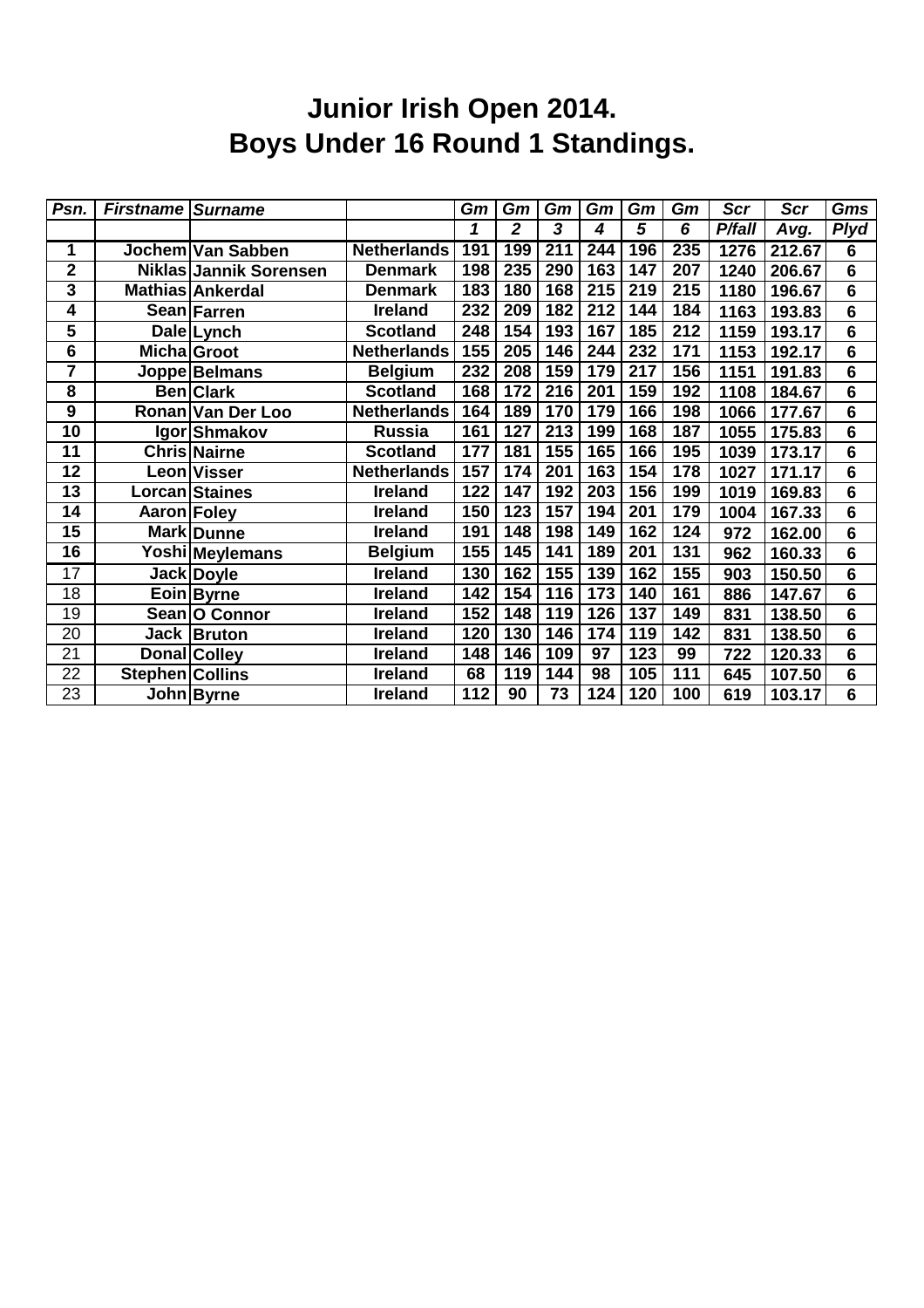#### **Junior Irish Open 2014. Boys Under 16 Round 2 Result**

| Psn.         | <b>Firstname Surname</b> |                        |                    | <b>B/Fwd</b>  | Gm  | Gm  | Gm  | <b>Scr</b>     | Scr    | Gms         |
|--------------|--------------------------|------------------------|--------------------|---------------|-----|-----|-----|----------------|--------|-------------|
|              |                          |                        |                    | <b>P/Fall</b> |     | 8   | 9   | <b>P</b> /fall | Avg.   | <b>Plyd</b> |
| 1            |                          | Niklas Jannik Sorensen | <b>Denmark</b>     | 1240          | 177 | 182 | 212 | 1811           | 201.22 | 9           |
| $\mathbf{2}$ |                          | Dale Lynch             | <b>Scotland</b>    | 1159          | 221 | 204 | 209 | 1793           | 199.22 | 9           |
| 3            |                          | Joppe Belmans          | <b>Belgium</b>     | 1151          | 204 | 223 | 198 | 1776           | 197.33 | 9           |
| 4            |                          | Jochem Van Sabben      | <b>Netherlands</b> | 1276          | 165 | 174 | 150 | 1765           | 196.11 | 9           |
| 5            |                          | Micha Groot            | <b>Netherlands</b> | 1153          | 216 | 188 | 204 | 1761           | 195.67 | 9           |
| 6            |                          | Sean Farren            | <b>Ireland</b>     | 1163          | 170 | 166 | 206 | 1705           | 189.44 | 9           |
| 7            |                          | Ronan Van Der Loo      | <b>Netherlands</b> | 1066          | 225 | 204 | 180 | 1675           | 186.11 | 9           |
| 8            |                          | Mathias Ankerdal       | <b>Denmark</b>     | 1180          | 126 | 168 | 199 | 1673           | 185.89 | 9           |
| 9            |                          | <b>Ben</b> Clark       | <b>Scotland</b>    | 1108          | 171 | 144 | 229 | 1652           | 183.56 | 9           |
| 10           |                          | Leon Visser            | <b>Netherlands</b> | 1027          | 189 | 186 | 189 | 1591           | 176.78 | 9           |
| 11           |                          | Igor Shmakov           | <b>Russia</b>      | 1055          | 141 | 204 | 178 | 1578           | 175.33 | 9           |
| 12           |                          | Lorcan Staines         | <b>Ireland</b>     | 1019          | 144 | 161 | 209 | 1533           | 170.33 | 9           |
| 13           |                          | <b>Chris Nairne</b>    | <b>Scotland</b>    | 1039          | 168 | 154 | 169 | 1530           | 170.00 | 9           |
| 14           | Aaron Foley              |                        | <b>Ireland</b>     | 1004          | 189 | 165 | 171 | 1529           | 169.89 | 9           |
| 15           |                          | Yoshi Meylemans        | <b>Belgium</b>     | 962           | 200 | 150 | 168 | 1480           | 164.44 | 9           |
| 16           |                          | <b>Mark Dunne</b>      | <b>Ireland</b>     | 972           | 146 | 166 | 155 | 1439           | 159.89 | 9           |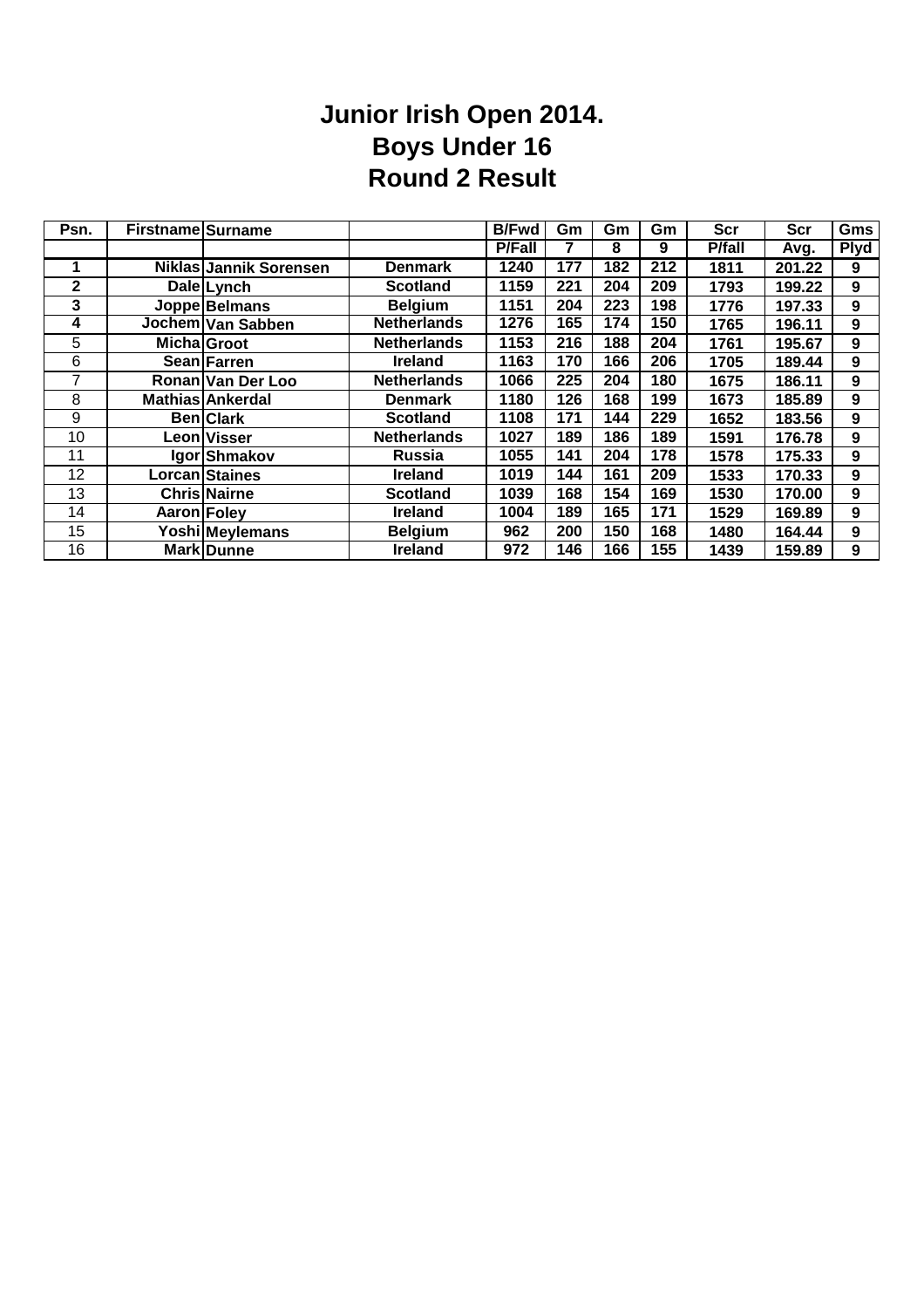### **Junior Irish Open 2014. Under 16 Boys Round Robin.**

| Psn.         | First-<br>Sur-                | Entry  | $P$ Fall | <b>P/Fall</b> | <b>P/Fall</b> | <b>Pinfall</b> | <b>Diff</b> |
|--------------|-------------------------------|--------|----------|---------------|---------------|----------------|-------------|
|              | name<br>name                  | P/Fall | Rnd $1l$ | Rnd 2         | Rnd 3         | Total          | #1          |
|              | Jochem Van Sabben             | 1765   | 2049     | 2264          | 2528          | 2528           | 0           |
| $\mathbf{2}$ | Dale Lynch                    | 1793   | 1993     | 2240          | 2469          | 2469           | -59         |
| 3            | <b>Joppe Belmans</b>          | 1776   | 2012     | 2229          | 2423          | 2423           | $-105$      |
| 4            | <b>Niklas Jannik Sorensen</b> | 1811   | 1963     | 2110          | 2254          | 2254           | $-274$      |

| <b>Round</b> |                                 |     | Pinfall Bonus | Total |                   |     | <b>Pinfall Bonus Total</b> |     |
|--------------|---------------------------------|-----|---------------|-------|-------------------|-----|----------------------------|-----|
|              | <b>Niklas Jannik Sorensen  </b> | 152 |               | 152   | Dale Lynch        | 180 | 20                         | 200 |
|              | Joppe Belmans                   | 231 |               | 236   | Jochem Van Sabben | 254 | 30                         | 284 |

| Round |                   |     | Pinfall Bonus Total |     |                        |     | <b>Pinfall Bonus Total</b> |     |
|-------|-------------------|-----|---------------------|-----|------------------------|-----|----------------------------|-----|
| ົ     | Joppe Belmans     | 197 | 20                  | 217 | Niklas Jannik Sorensen | 147 |                            | 147 |
|       | Jochem Van Sabben | 210 |                     | 215 | Dale Lynch             | 222 | 25                         | 247 |

| Round |                        |     | Pinfall Bonus | Total |                          |     | <b>Pinfall Bonus Total</b> |     |
|-------|------------------------|-----|---------------|-------|--------------------------|-----|----------------------------|-----|
| າ     | Niklas Jannik Sorensen | 144 |               | 144   | <b>Jochem Van Sabben</b> | 239 | 25                         | 264 |
|       | Joppe Belmans          | 194 |               | 194   | Dale Lynch               | 204 | 25                         | 229 |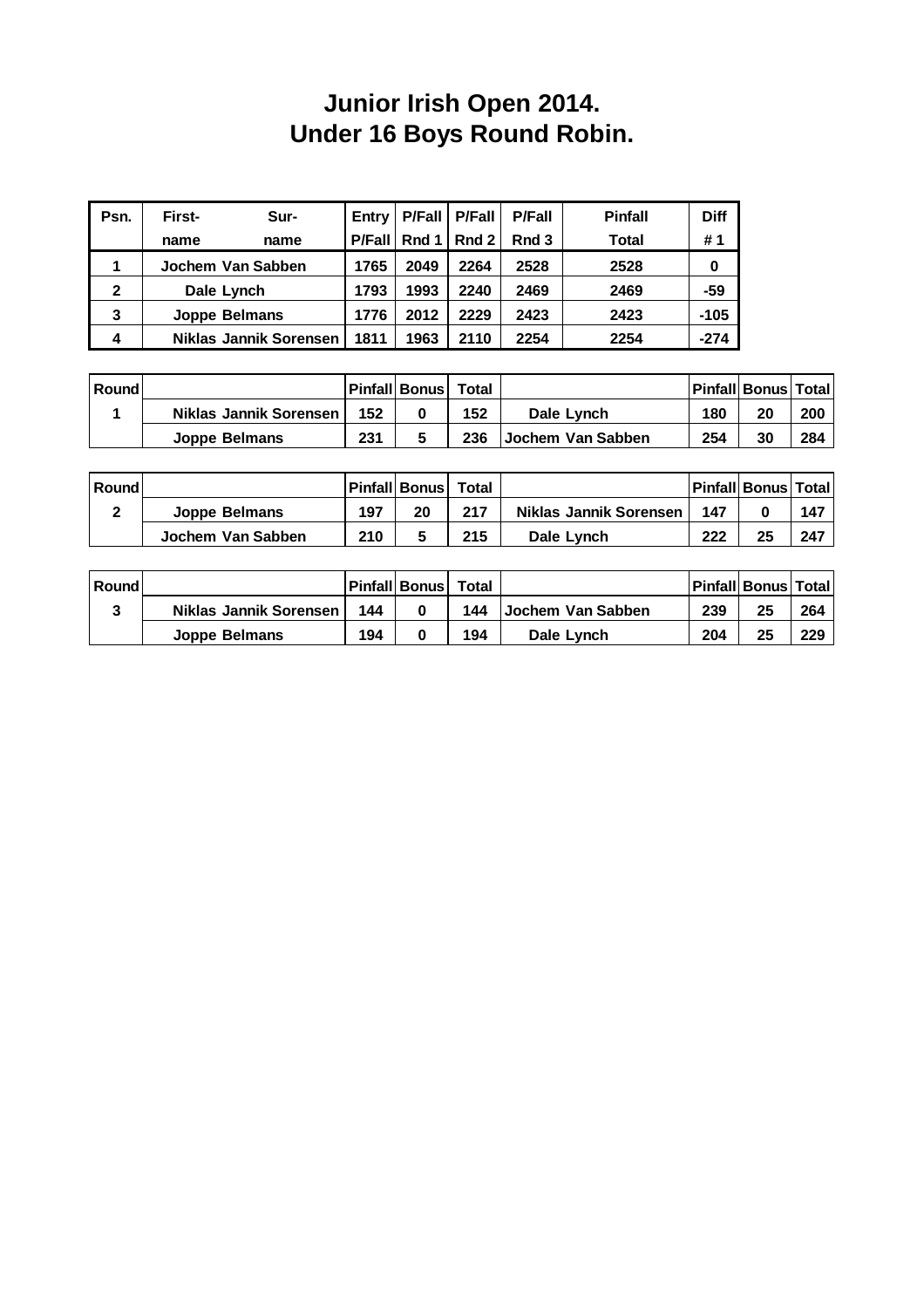#### **Junior Irish Open 2014. Girls Under 16 Round 1 Standings.**

| Psn.            | <b>Firstname</b>     | <b>Surname</b>             |                    | Gm  | Gm           | Gm               | Gm  | Gm  | Gm  | Scr    | Scr    | Gms         |
|-----------------|----------------------|----------------------------|--------------------|-----|--------------|------------------|-----|-----|-----|--------|--------|-------------|
|                 |                      |                            |                    | 1   | $\mathbf{2}$ | 3                | 4   | 5   | 6   | P/fall | Avg.   | <b>Plyd</b> |
| 1               |                      | Mika Guldbaek              | <b>Denmark</b>     | 235 | 230          | 202              | 234 | 169 | 206 | 1276   | 212.67 | 6           |
| $\mathbf 2$     | <b>Crystal Singh</b> |                            | Germany            | 175 | 195          | 186              | 165 | 227 | 238 | 1186   | 197.67 | 6           |
| 3               |                      | Sofie Kowalewski Rasmussen | <b>Denmark</b>     | 193 | 203          | 158              | 186 | 210 | 201 | 1151   | 191.83 | 6           |
| 4               |                      | <b>Chloe Colton</b>        | <b>Ireland</b>     | 214 | 190          | 220              | 179 | 136 | 180 | 1119   | 186.50 | 6           |
| 5               |                      | Kellie McDonnell           | <b>Ireland</b>     | 172 | 175          | 222              | 162 | 179 | 190 | 1100   | 183.33 | 6           |
| 6               | <b>Celine Ubert</b>  |                            | <b>Netherlands</b> | 200 | 159          | 147              | 154 | 178 | 192 | 1030   | 171.67 | 6           |
| 7               |                      | Line Brandt Christiansen   | Denmark            | 166 | 177          | 170              | 199 | 169 | 128 | 1009   | 168.17 | 6           |
| 8               | <b>Niamh Watts</b>   |                            | <b>Ireland</b>     | 209 | 147          | 169              | 158 | 146 | 177 | 1006   | 167.67 | 6           |
| 9               |                      | Niamh Whistler             | <b>Ireland</b>     | 178 | 156          | 149              | 162 | 179 | 181 | 1005   | 167.50 | 6           |
| 10              |                      | Sophie Laidlaw             | <b>England</b>     | 181 | 177          | 136              | 183 | 144 | 177 | 998    | 166.33 | 6           |
| 11              |                      | Emma Dungan                | <b>Ireland</b>     | 136 | 199          | 155              | 167 | 170 | 156 | 983    | 163.83 | 6           |
| 12              |                      | Sinead Kearney             | <b>Ireland</b>     | 177 | 149          | $\overline{145}$ | 176 | 150 | 165 | 962    | 160.33 | 6           |
| 13              |                      | Sorcha O Regan             | <b>Ireland</b>     | 170 | 137          | 164              | 170 | 150 | 169 | 960    | 160.00 | 6           |
| 14              |                      | Cara Pleasance             | <b>England</b>     | 158 | 159          | 150              | 178 | 141 | 130 | 916    | 152.67 | 6           |
| 15              |                      | Hannah Dempsey             | Ireland            | 157 | 140          | 151              | 145 | 139 | 166 | 898    | 149.67 | 6           |
| 16              |                      | Sarah Foley                | <b>Ireland</b>     | 138 | 160          | 140              | 144 | 148 | 162 | 892    | 148.67 | 6           |
| $\overline{17}$ |                      | Aoife Lawlor               | <b>Ireland</b>     | 138 | 148          | 159              | 120 | 128 | 153 | 846    | 141.00 | 6           |
| 18              |                      | Grace Barnes               | <b>Ireland</b>     | 134 | 147          | 134              | 122 | 122 | 102 | 761    | 126.83 | 6           |
| 19              | Megan Quinn          |                            | <b>Ireland</b>     | 113 | 82           | 103              | 115 | 102 | 91  | 606    | 101.00 | 6           |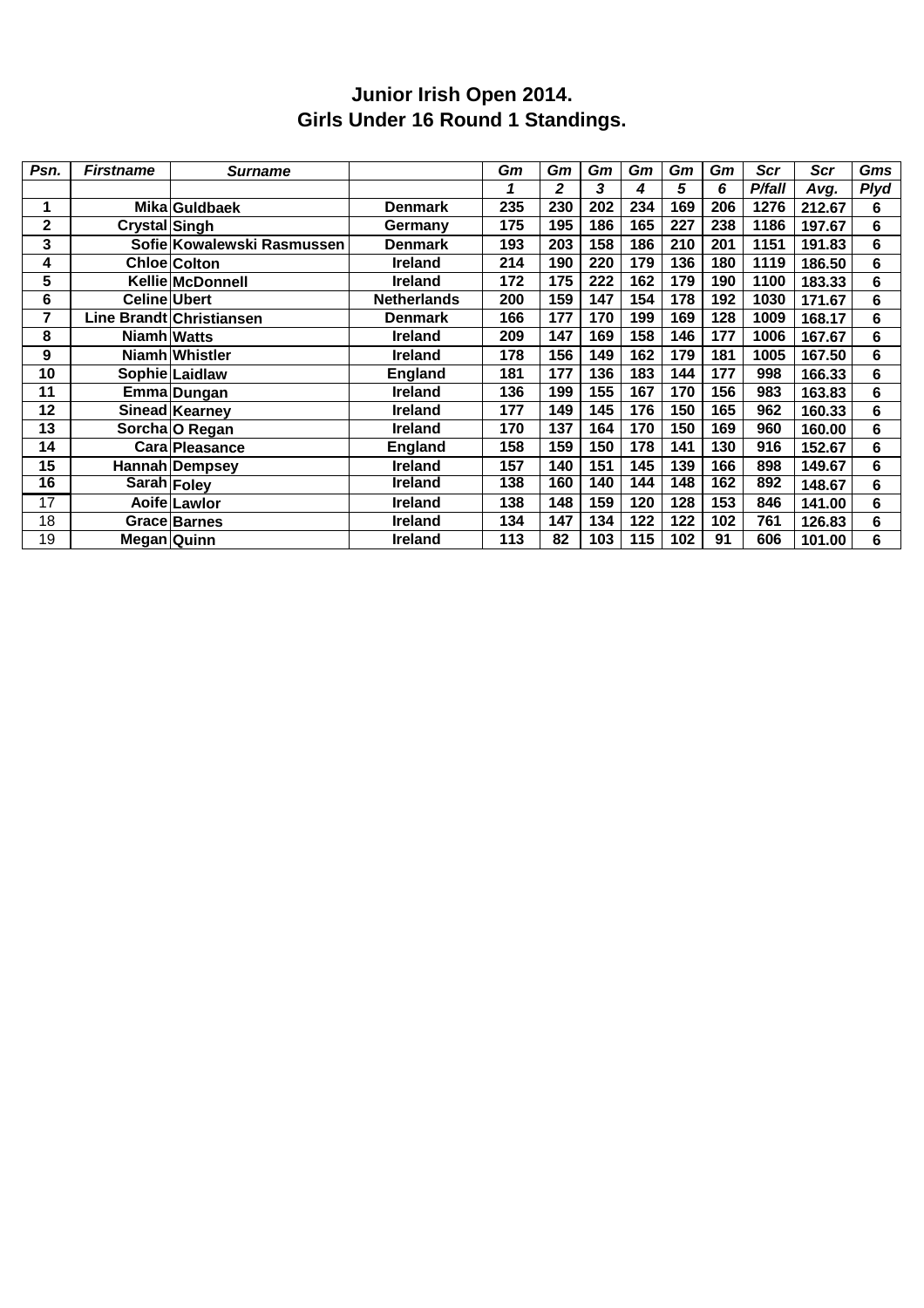### **Junior Irish Open 2014 Girls Under 16 Round 2 Result**

| Psn. | <b>Firstname</b> | <b>Surname</b>             |                    | <b>B/Fwd</b>  | Gm  | Gm  | Gm  | <b>Scr</b>    | <b>Scr</b> | Gms         |
|------|------------------|----------------------------|--------------------|---------------|-----|-----|-----|---------------|------------|-------------|
|      |                  |                            |                    | <b>P/Fall</b> |     | 8   | 9   | <b>P/fall</b> | Avg.       | <b>Plyd</b> |
|      |                  | Mika Guldbaek              | <b>Denmark</b>     | 1276          | 205 | 213 | 253 | 1947          | 216.33     | 9           |
| 2    |                  | Sofie Kowalewski Rasmussen | <b>Denmark</b>     | 1151          | 154 | 225 | 209 | 1739          | 193.22     | 9           |
| 3    | Crystal Singh    |                            | Germany            | 1186          | 215 | 156 | 156 | 1713          | 190.33     | 9           |
| 4    |                  | <b>Chloe</b> Colton        | <b>Ireland</b>     | 1119          | 136 | 193 | 196 | 1644          | 182.67     | 9           |
| 5    |                  | <b>Kellie McDonnell</b>    | <b>Ireland</b>     | 1100          | 160 | 187 | 150 | 1597          | 177.44     | 9           |
| 6    | Celine Ubert     |                            | <b>Netherlands</b> | 1030          | 177 | 216 | 162 | 1585          | 176.11     | 9           |
| 7    | Niamh Watts      |                            | <b>Ireland</b>     | 1006          | 170 | 144 | 179 | 1499          | 166.56     | 9           |
| 8    |                  | <b>Cara Pleasance</b>      | <b>England</b>     | 916           | 228 | 166 | 188 | 1498          | 166.44     | 9           |
| 9    |                  | Line Brandt Christiansen   | <b>Denmark</b>     | 1009          | 169 | 156 | 155 | 1489          | 165.44     | 9           |
| 10   |                  | Niamh Whistler             | <b>Ireland</b>     | 1005          | 144 | 149 | 188 | 1486          | 165.11     | 9           |
| 11   |                  | Sophie Laidlaw             | <b>England</b>     | 998           | 163 | 135 | 132 | 1428          | 158.67     | 9           |
| 12   |                  | Emma Dungan                | <b>Ireland</b>     | 983           | 154 | 128 | 137 | 1402          | 155.78     | 9           |
| 13   |                  | Sorcha O Regan             | <b>Ireland</b>     | 960           | 147 | 131 | 142 | 1380          | 153.33     | 9           |
| 14   |                  | Sinead Kearney             | <b>Ireland</b>     | 962           | 186 | 118 | 112 | 1378          | 153.11     | 9           |
| 15   |                  | Hannah Dempsey             | <b>Ireland</b>     | 898           | 125 | 153 | 191 | 1367          | 151.89     | 9           |
| 16   | Sarah Foley      |                            | <b>Ireland</b>     | 892           | 124 | 154 | 145 | 1315          | 146.11     | 9           |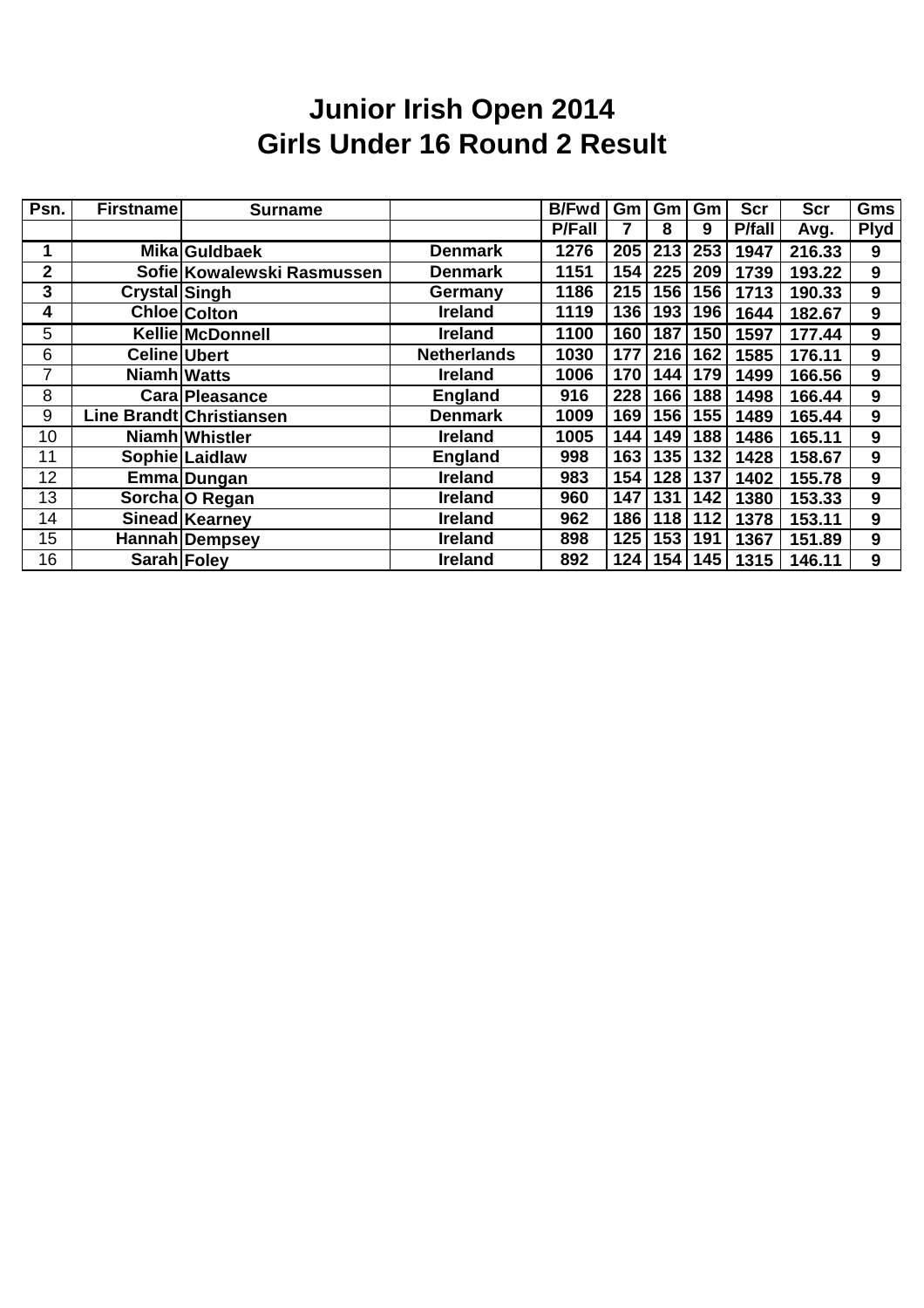#### **Junior Irish Open 2014. Under 16 Girls Round Robin.**

| Psn. | First-                     | Sur- | Entry         | <b>P/Fall</b> | <b>P/Fall</b> | <b>P/Fall</b> | <b>Pinfall</b> | <b>Diff</b> |
|------|----------------------------|------|---------------|---------------|---------------|---------------|----------------|-------------|
|      | name                       | name | <b>P/Fall</b> | Rnd 1         | Rnd2          | Rnd 3         | Total          | #1          |
|      | Mika Guldbaek              |      | 1947          | 2186          | 2374          | 2636          | 2636           | 0           |
| 2    | <b>Crystal Singh</b>       |      | 1713          | 1907          | 2139          | 2371          | 2371           | $-265$      |
| 3    | Sofie Kowalewski Rasmussen |      | 1739          | 1937          | 2129          | 2361          | 2361           | $-275$      |
| 4    | <b>Chloe Colton</b>        |      | 1644          | 1901          | 2072          | 2281          | 2281           | $-355$      |

| Round |                      |     | Pinfall Bonus  Total |     |                            |     | <b>Pinfall Bonus</b> |
|-------|----------------------|-----|----------------------|-----|----------------------------|-----|----------------------|
|       | Mika Guldbaek        | 214 | 25                   | 239 | Sofie Kowalewski Rasmussen | 198 | 0                    |
|       | <b>Crystal Singh</b> | 194 |                      | 194 | <b>Chloe Colton</b>        | 232 | 25                   |

| <b>Round</b> |                      |     | Pinfall Bonus  Total |     |                            |     | <b>Pinfall Bonus</b> |
|--------------|----------------------|-----|----------------------|-----|----------------------------|-----|----------------------|
|              | <b>Crystal Singh</b> | 207 | 25                   | 232 | Mika Guldbaek              | 188 | 0                    |
|              | <b>Chloe Colton</b>  | 171 |                      | 171 | Sofie Kowalewski Rasmussen | 172 | 20                   |

| Round |                      |     | Pinfall Bonus | Total |                            |     | <b>Pinfall Bonus</b> |
|-------|----------------------|-----|---------------|-------|----------------------------|-----|----------------------|
|       | <b>Mika Guldbaek</b> | 237 | 25            | 262   | <b>Chloe Colton</b>        | 204 |                      |
|       | <b>Crystal Singh</b> | 217 | 15            | 232   | Sofie Kowalewski Rasmussen | 217 | 15                   |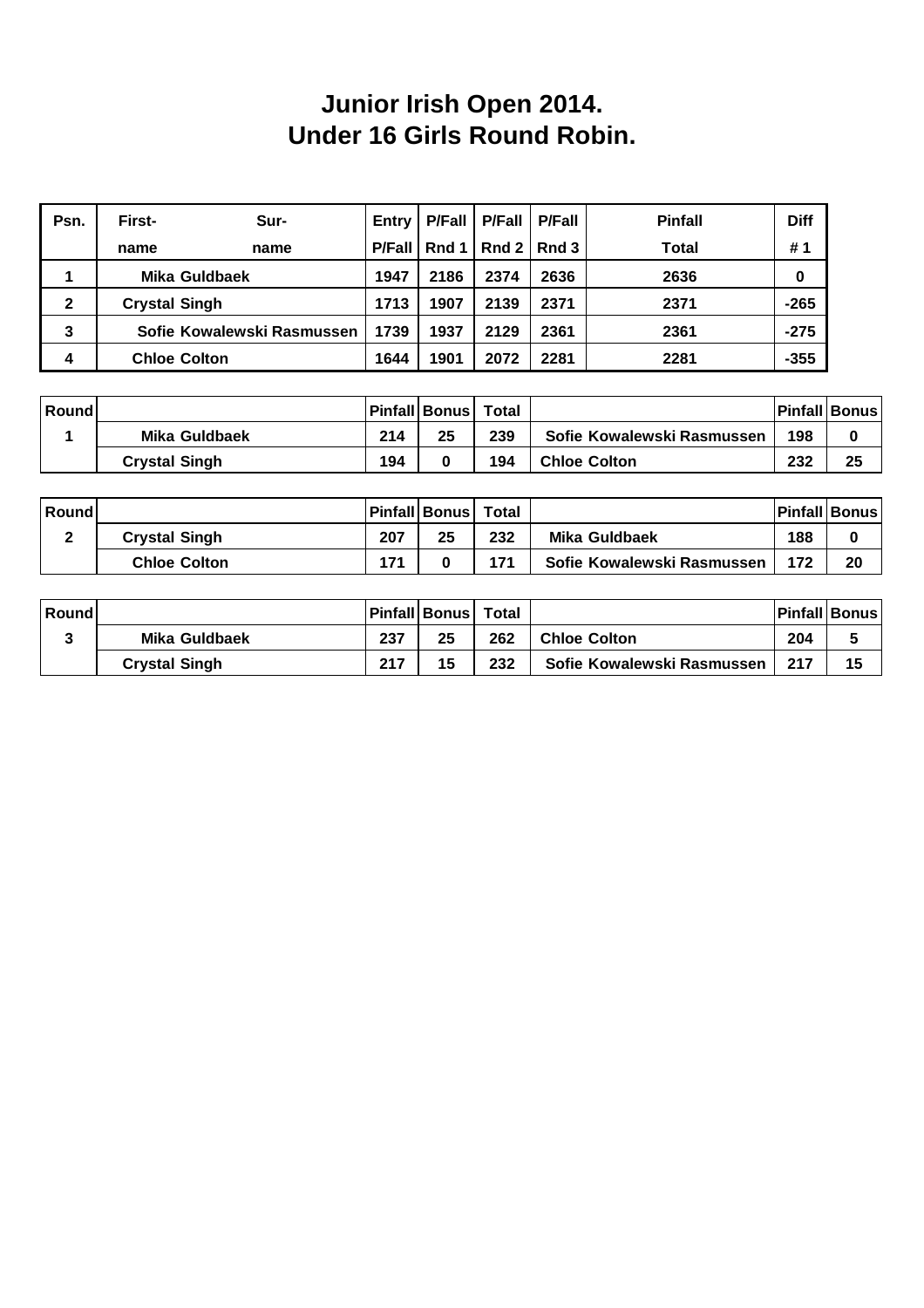#### **Junior Irish Open 2014. Under 16 Girls Round Robin.**

| otal |
|------|
| 98   |
| 257  |

| otal |
|------|
| 88   |
| 92   |

| ⊺otal |  |
|-------|--|
| 209   |  |
| 232   |  |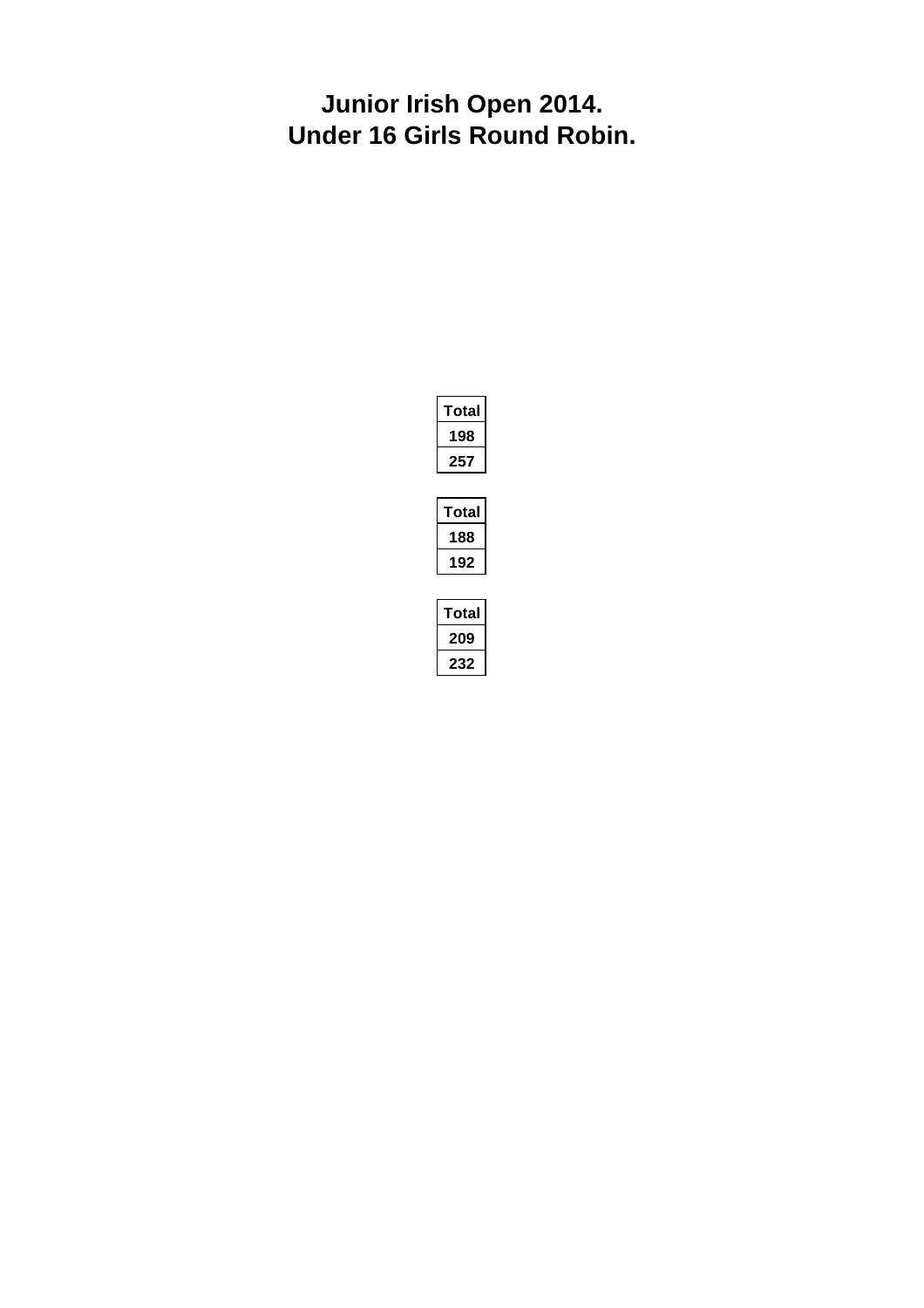## **Junior Irish Open 2014. Boys Under 19. Round 1 Standings.**

| Psn.            | <b>Firstname Surname</b>         |                             |                 | Gm               | Gm             | Gm  | Gm  | Gm  | Gm  | Scr    | Scr    | <b>Gms</b>      |
|-----------------|----------------------------------|-----------------------------|-----------------|------------------|----------------|-----|-----|-----|-----|--------|--------|-----------------|
|                 |                                  |                             |                 | 1                | $\overline{2}$ | 3   | 4   | 5   | 6   | P/fall | Avg.   | <b>Plyd</b>     |
| 1               |                                  | <b>Gaetan Mouveroux</b>     | <b>France</b>   | 266              | 203            | 278 | 248 | 247 | 256 | 1498   | 249.67 | $6\phantom{1}$  |
| $\mathbf{2}$    | <b>Ryan Hart</b>                 |                             | <b>Scotland</b> | 224              | 238            | 214 | 203 | 244 | 221 | 1344   | 224.00 | $6\phantom{1}6$ |
| 3               |                                  | Martin Ankjaer Staschen     | <b>Denmark</b>  | 217              | 238            | 195 | 237 | 204 | 236 | 1327   | 221.17 | $6\phantom{1}6$ |
| 4               |                                  | Marawan Aernoudt            | <b>Belgium</b>  | 203              | 224            | 223 | 210 | 229 | 222 | 1311   | 218.50 | $6\phantom{1}6$ |
| 5               |                                  | Kasper Loft Faarbaek        | <b>Denmark</b>  | 197              | 225            | 205 | 214 | 233 | 234 | 1308   | 218.00 | $6\phantom{1}6$ |
| 6               |                                  | Jordan Orchard              | <b>England</b>  | 236              | 191            | 190 | 204 | 225 | 223 | 1269   | 211.50 | $6\phantom{1}6$ |
| 7               | Dmitry Dailin                    |                             | <b>Russia</b>   | 297              | 175            | 236 | 166 | 198 | 181 | 1253   | 208.83 | $6\phantom{1}6$ |
| 8               |                                  | Gerard Nicolas              | <b>France</b>   | 195              | 229            | 184 | 201 | 191 | 232 | 1232   | 205.33 | $6\phantom{1}6$ |
| 9               | Jack Kerr                        |                             | <b>Scotland</b> | 247              | 222            | 199 | 163 | 204 | 196 | 1231   | 205.17 | $6\phantom{1}6$ |
| $\overline{10}$ |                                  | Patrik Jannik Sorensen      | <b>Denmark</b>  | 243              | 222            | 150 | 236 | 188 | 191 | 1230   | 205.00 | $\overline{6}$  |
| 11              |                                  | John   O Neill              | <b>Scotland</b> | 227              | 211            | 170 | 240 | 158 | 195 | 1201   | 200.17 | $6\phantom{a}$  |
| 12              |                                  | Seppe Roussseau             | <b>Belgium</b>  | 185              | 234            | 150 | 176 | 232 | 199 | 1176   | 196.00 | $\overline{6}$  |
| 13              | Alexis Divol                     |                             | <b>France</b>   | 215              | 199            | 181 | 191 | 180 | 200 | 1166   | 194.33 | $\overline{6}$  |
| 14              | William Bruce                    |                             | <b>Wales</b>    | 199              | 185            | 196 | 175 | 183 | 201 | 1139   | 189.83 | $6\phantom{a}$  |
| $\overline{15}$ | Nicholas Keller                  |                             | <b>Denmark</b>  | 168              | 209            | 187 | 211 | 191 | 160 | 1126   | 187.67 | $\overline{6}$  |
| $\overline{16}$ |                                  | <b>Philip Van Der Vloet</b> | <b>Belgium</b>  | $\overline{213}$ | 206            | 178 | 201 | 149 | 178 | 1125   | 187.50 | $\overline{6}$  |
| 17              |                                  | <b>Calvin Malone</b>        | <b>Ireland</b>  | 210              | 214            | 185 | 180 | 198 | 130 | 1117   | 186.17 | $6\phantom{1}6$ |
| 18              |                                  | <b>Adam Martin</b>          | <b>Ireland</b>  | 232              | 193            | 170 | 148 | 160 | 186 | 1089   | 181.50 | $\overline{6}$  |
| 19              |                                  | <b>Richard McKeever</b>     | <b>Ireland</b>  | 138              | 207            | 188 | 183 | 137 | 187 | 1040   | 173.33 | $6\phantom{1}6$ |
| 20              | <b>Tobias Oliver Werenskiold</b> |                             | <b>Denmark</b>  | 192              | 151            | 180 | 203 | 147 | 155 | 1028   | 171.33 | $6\phantom{1}6$ |
| $\overline{21}$ |                                  | Aaron O Connell             | <b>Ireland</b>  | 199              | 175            | 185 | 115 | 167 | 154 | 995    | 165.83 | $6\phantom{1}6$ |
| 22              | <b>Ciaran Watts</b>              |                             | <b>Ireland</b>  | 166              | 201            | 140 | 134 | 188 | 163 | 992    | 165.33 | $6\phantom{1}6$ |
| 23              |                                  | Daniel Collins              | <b>Ireland</b>  | 163              | 145            | 150 | 135 | 139 | 149 | 881    | 146.83 | $6\phantom{1}6$ |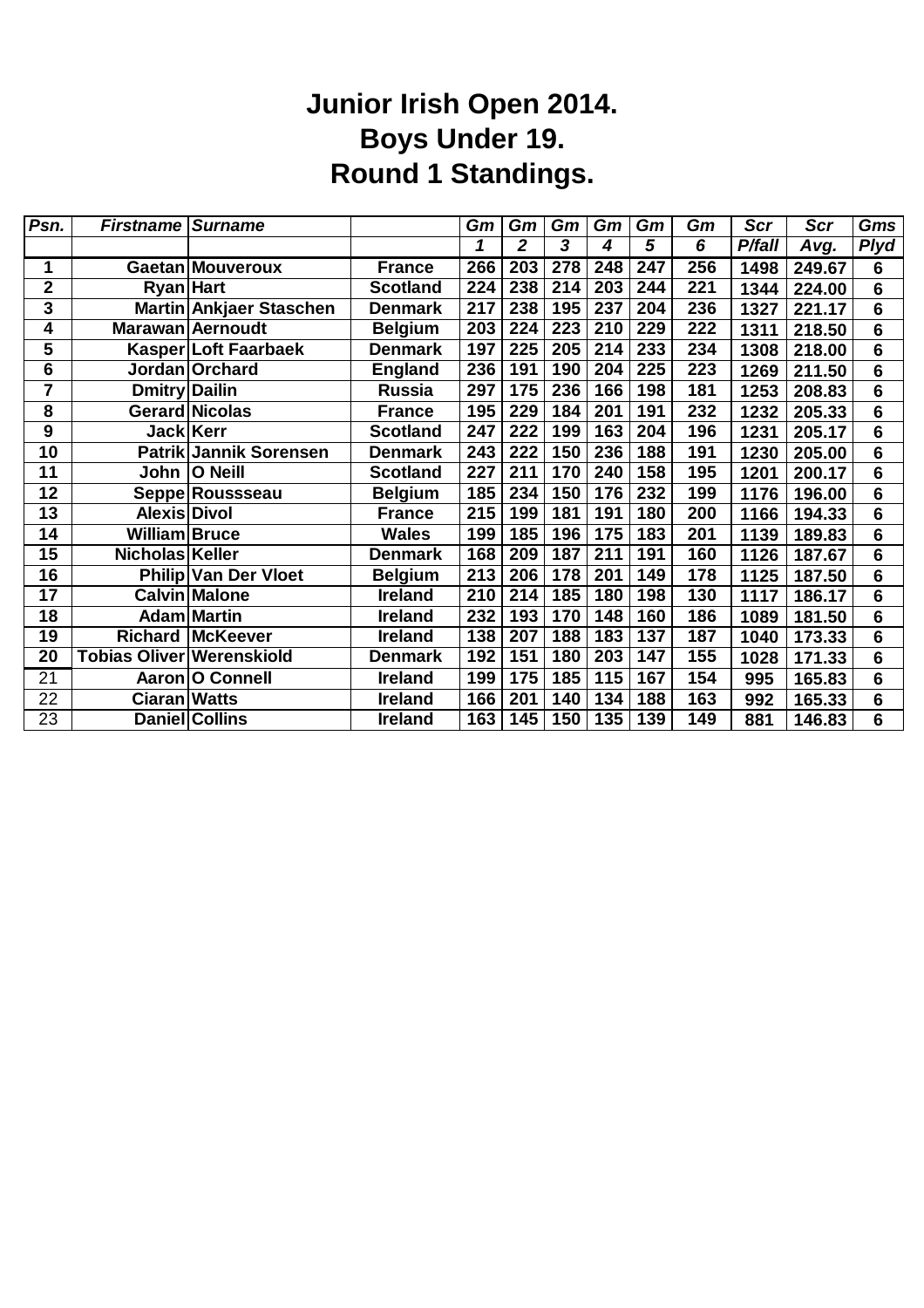# **Junior Irish Open 2014. Boys Under 19, Round 2 Result.**

| Psn.           | <b>Firstname Surname</b>  |                                |                 | <b>P/Fall</b> | Gm  | Gm  | Gm  | Scr    | Scr    | Gms              | <b>Diff</b> |
|----------------|---------------------------|--------------------------------|-----------------|---------------|-----|-----|-----|--------|--------|------------------|-------------|
|                |                           |                                |                 | <b>B/Fwd</b>  | 7   | 8   | 9   | P/fall | Avg.   | <b>Plyd</b>      | <b>RR</b>   |
| 1              |                           | <b>Gaetan Mouveroux</b>        | <b>France</b>   | 1498          | 235 | 178 | 190 | 2101   | 233.44 | 9                | 175         |
| $\overline{2}$ | <b>Ryan</b> Hart          |                                | <b>Scotland</b> | 1344          | 221 | 168 | 237 | 1970   | 218.89 | 9                | 44          |
| 3              |                           | Marawan Aernoudt               | <b>Belgium</b>  | 1311          | 176 | 228 | 211 | 1926   | 214.00 | 9                | $\mathbf 0$ |
| 4              |                           | <b>Martin Ankjaer Staschen</b> | <b>Denmark</b>  | 1327          | 192 | 226 | 181 | 1926   | 214.00 | 9                | $\bf{0}$    |
| 5              |                           | <b>Gerard Nicolas</b>          | <b>France</b>   | 1232          | 263 | 204 | 203 | 1902   | 211.33 | 9                | $-24$       |
| 6              |                           | Kasper Loft Faarbaek           | <b>Denmark</b>  | 1308          | 161 | 223 | 177 | 1869   | 207.67 | 9                | $-57$       |
| 7              |                           | Jack Kerr                      | <b>Scotland</b> | 1231          | 199 | 213 | 201 | 1844   | 204.89 | $\boldsymbol{9}$ | $-82$       |
| 8              | Nicholas Keller           |                                | <b>Denmark</b>  | 1126          | 217 | 246 | 237 | 1826   | 202.89 | 9                | $-100$      |
| 9              |                           | John   O Neill                 | <b>Scotland</b> | 1201          | 210 | 143 | 257 | 1811   | 201.22 | 9                | $-115$      |
| 10             |                           | Jordan Orchard                 | <b>England</b>  | 1269          | 129 | 224 | 182 | 1804   | 200.44 | $\boldsymbol{9}$ | $-122$      |
| 11             | <b>Dmitry Dailin</b>      |                                | <b>Russia</b>   | 1253          | 148 | 188 | 209 | 1798   | 199.78 | 9                | $-128$      |
| 12             |                           | <b>Calvin Malone</b>           | <b>Ireland</b>  | 1117          | 177 | 256 | 203 | 1753   | 194.78 | 9                | $-173$      |
| 13             |                           | Patrik Jannik Sorensen         | <b>Denmark</b>  | 1230          | 170 | 177 | 176 | 1753   | 194.78 | 9                | $-173$      |
| 14             |                           | Seppe Roussseau                | <b>Belgium</b>  | 1176          | 221 | 158 | 189 | 1744   | 193.78 | 9                | $-182$      |
| 15             | <b>Alexis Divol</b>       |                                | <b>France</b>   | 1166          | 189 | 182 | 200 | 1737   | 193.00 | 9                | $-189$      |
| 16             |                           | <b>Philip Van Der Vloet</b>    | <b>Belgium</b>  | 1125          | 169 | 212 | 217 | 1723   | 191.44 | 9                | $-203$      |
| 17             | William Bruce             |                                | <b>Wales</b>    | 1139          | 162 | 168 | 232 | 1701   | 189.00 | 9                | $-225$      |
| 18             |                           | <b>Adam Martin</b>             | <b>Ireland</b>  | 1089          | 185 | 211 | 181 | 1666   | 185.11 | 9                | $-260$      |
| 19             |                           | <b>Richard McKeever</b>        | <b>Ireland</b>  | 1040          | 214 | 157 | 238 | 1649   | 183.22 | 9                | $-277$      |
| 20             | Tobias Oliver Werenskiold |                                | <b>Denmark</b>  | 1028          | 157 | 162 | 191 | 1538   | 170.89 | 9                | $-388$      |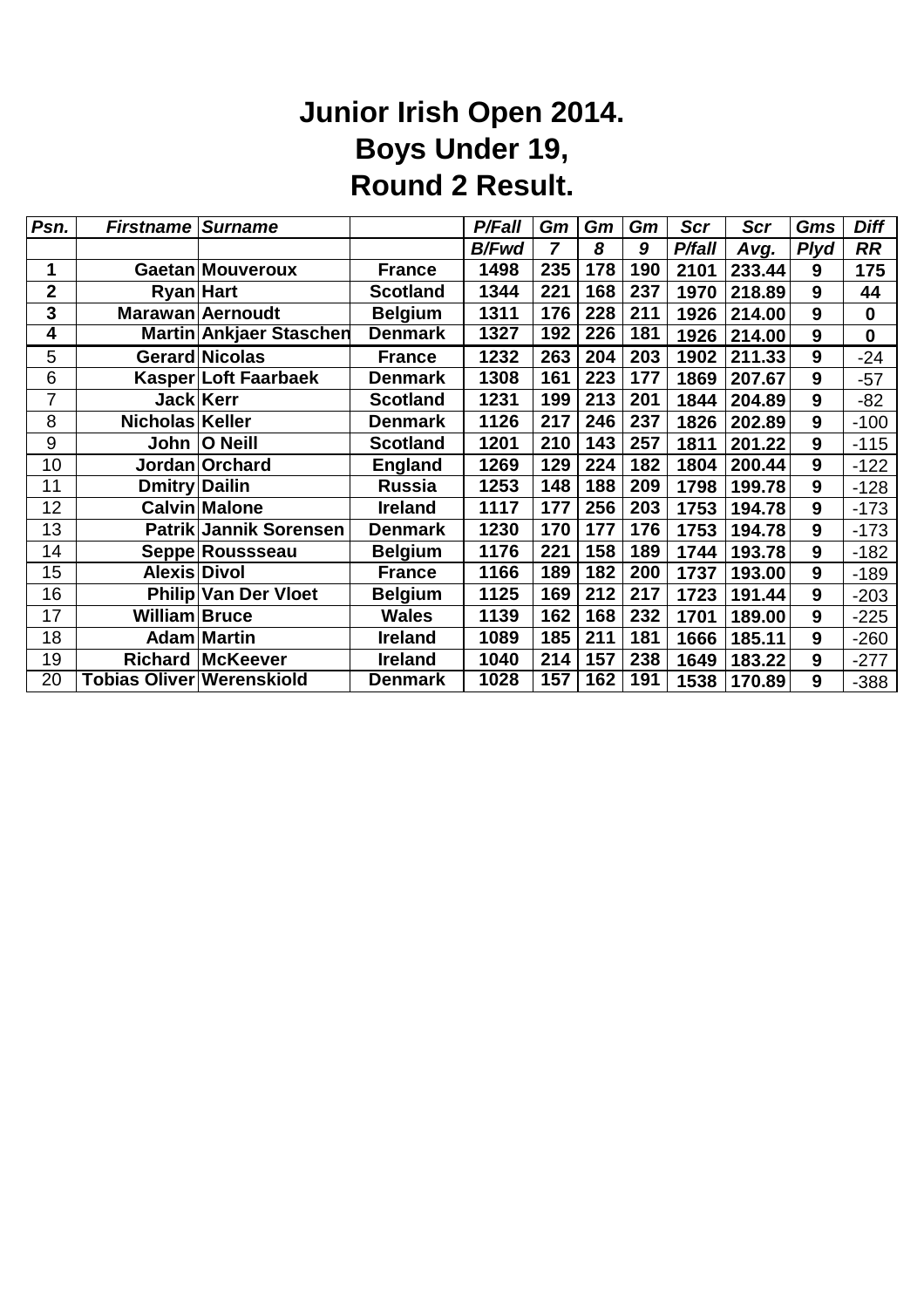### **Junior Irish Open 2014. Under 19 Boys Round Robin.**

| Psn.           | First-                  | Sur-                           | Entry         | <b>P/Fall</b> | <b>P/Fall</b> | <b>P/Fall</b> | <b>Pinfall</b> | <b>Diff</b> |
|----------------|-------------------------|--------------------------------|---------------|---------------|---------------|---------------|----------------|-------------|
|                | name                    | name                           | <b>P/Fall</b> | Rnd 1         | Rnd 2         | Rnd 3         | Total          | #1          |
|                |                         | <b>Gaetan Mouveroux</b>        | 2101          | 2365          | 2556          | 2810          | 2810           | 0           |
| $\overline{2}$ | <b>Marawan Aernoudt</b> |                                | 1926          | 2183          | 2492          | 2653          | 2653           | $-157$      |
| 3              | <b>Ryan Hart</b>        |                                | 1970          | 2162          | 2369          | 2596          | 2596           | $-214$      |
| 4              |                         | <b>Martin Ankjaer Staschen</b> | 1926          | 2117          | 2280          | 2449          | 2449           | $-361$      |

| Round |                         | <b>Pinfall</b> | <b>Bonus</b> | <b>Total</b> |                                | <b>Pinfall</b> | <b>Bonus</b> | Total |
|-------|-------------------------|----------------|--------------|--------------|--------------------------------|----------------|--------------|-------|
|       | <b>Gaetan Mouveroux</b> | 239            | 25           | 264          | <b>Rvan Hart</b>               | 192            |              | 192   |
|       | Marawan Aernoudt        | 232            | 25           | 257          | <b>Martin Ankiaer Staschen</b> | 191            |              | 191   |

| Round |                                | <b>Pinfall</b> | <b>Bonus</b> | Total |                         | <b>Pinfall</b> | <b>Bonus</b> | <b>Total</b> |
|-------|--------------------------------|----------------|--------------|-------|-------------------------|----------------|--------------|--------------|
|       | Marawan Aernoudt               | 279            | 30           | 309   | <b>Gaetan Mouveroux</b> | 191            |              | 191          |
|       | <b>Martin Ankiaer Staschen</b> | 163            |              | 163   | <b>Rvan Hart</b>        | 187            | 20           | 207          |

| Round |                         | <b>Pinfall</b> | <b>Bonus</b> | <b>Total</b> |                                | Pinfall | <b>Bonus</b> | Total |
|-------|-------------------------|----------------|--------------|--------------|--------------------------------|---------|--------------|-------|
|       | <b>Gaetan Mouveroux</b> | 229            | 25           | 254          | <b>Martin Ankiaer Staschen</b> | 169     |              | 169   |
|       | Marawan Aernoudt        | 161            |              | 161          | <b>Rvan Hart</b>               | 202     | 25           | 227   |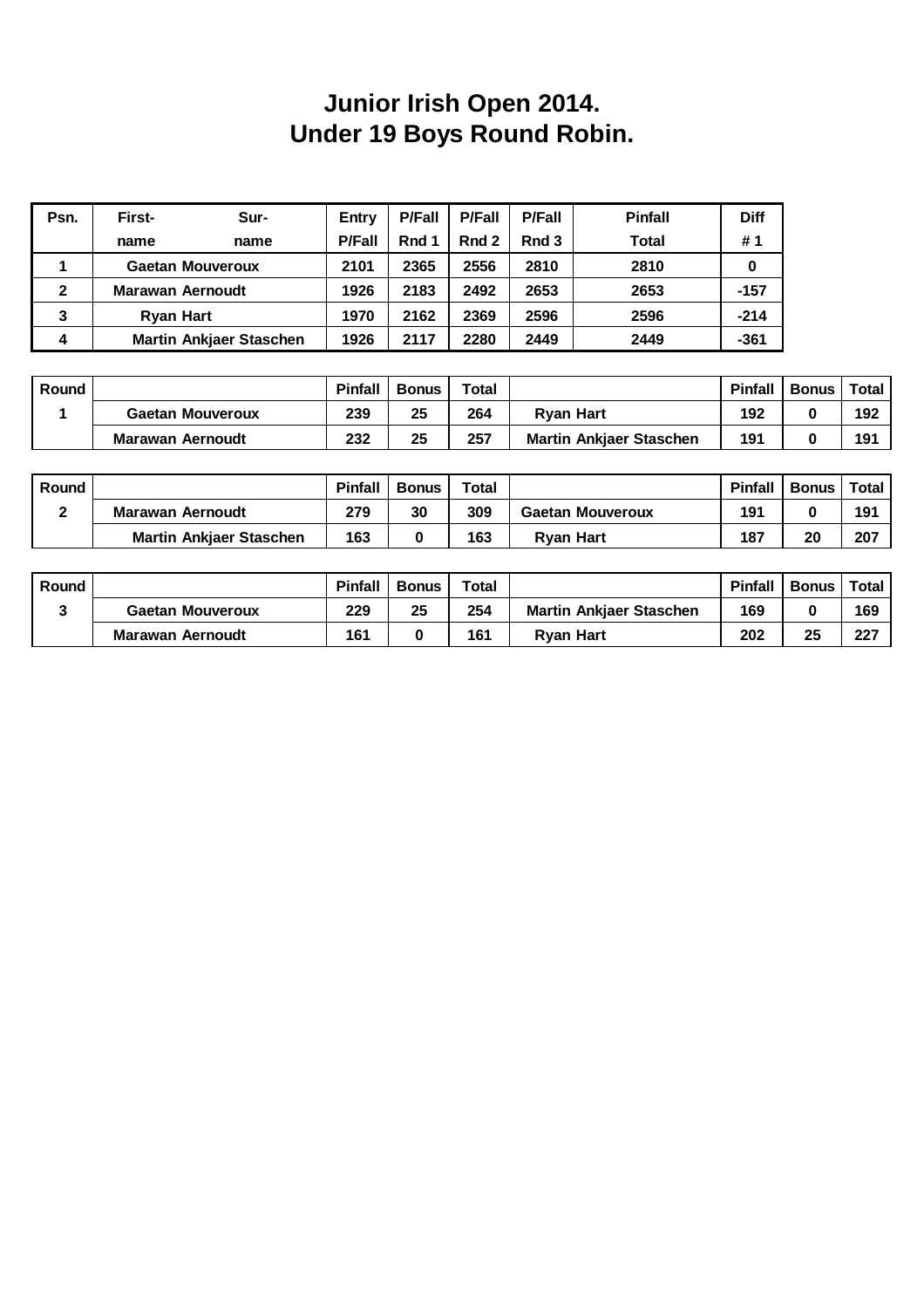### **Junior Irish Open 2014. Under 19 Girls, Round 1 Standings.**

| Psn.         | <b>Firstname Surname</b> |                         |                    | Gm  | Gm  | Gm  | Gm  | Gm  | Gm  | Scr    | <b>Scr</b> | Gms         |
|--------------|--------------------------|-------------------------|--------------------|-----|-----|-----|-----|-----|-----|--------|------------|-------------|
|              |                          |                         |                    |     | 2   | 3   | 4   | 5   | 6   | P/fall | Avg.       | <b>Plyd</b> |
|              |                          | <b>Cindy Valckx</b>     | <b>Belgium</b>     | 209 | 230 | 276 | 168 | 191 | 167 | 1241   | 206.83     | 6           |
| $\mathbf{2}$ |                          | Alison Williamson       | <b>Scotland</b>    | 219 | 192 | 202 | 237 | 187 | 193 | 1230   | 205.00     | 6           |
| 3            |                          | Katie Tagg              | England            | 215 | 194 | 180 | 203 | 223 | 197 | 1212   | 202.00     | 6           |
| 4            | Roselyn Moore            |                         | <b>Ireland</b>     | 158 | 256 | 166 | 173 | 184 | 258 | 1195   | 199.17     | 6           |
| 5            | Samantha Sargent         |                         | England            | 180 | 220 | 246 | 171 | 161 | 191 | 1169   | 194.83     | 6           |
| 6            |                          | <b>Cecilie Pedersen</b> | <b>Denmark</b>     | 203 | 179 | 279 | 159 | 169 | 175 | 1164   | 194.00     | 6           |
| 7            | <b>Amandine Richard</b>  |                         | <b>France</b>      | 195 | 137 | 213 | 202 | 206 | 193 | 1146   | 191.00     | 6           |
| 8            | Ashleigh Gill            |                         | <b>Scotland</b>    | 189 | 180 | 164 | 200 | 158 | 231 | 1122   | 187.00     | 6           |
| 9            |                          | Stefana De Riddern      | <b>Netherlands</b> | 235 | 177 | 138 | 177 | 138 | 174 | 1039   | 173.17     | 6           |
| 10           |                          | Sarah Dunne             | <b>Ireland</b>     | 179 | 171 | 191 | 157 | 144 | 178 | 1020   | 170.00     | 6           |
| 11           |                          | Jessica Rodgers         | <b>Scotland</b>    | 154 | 167 | 143 | 170 | 190 | 174 | 998    | 166.33     | 6           |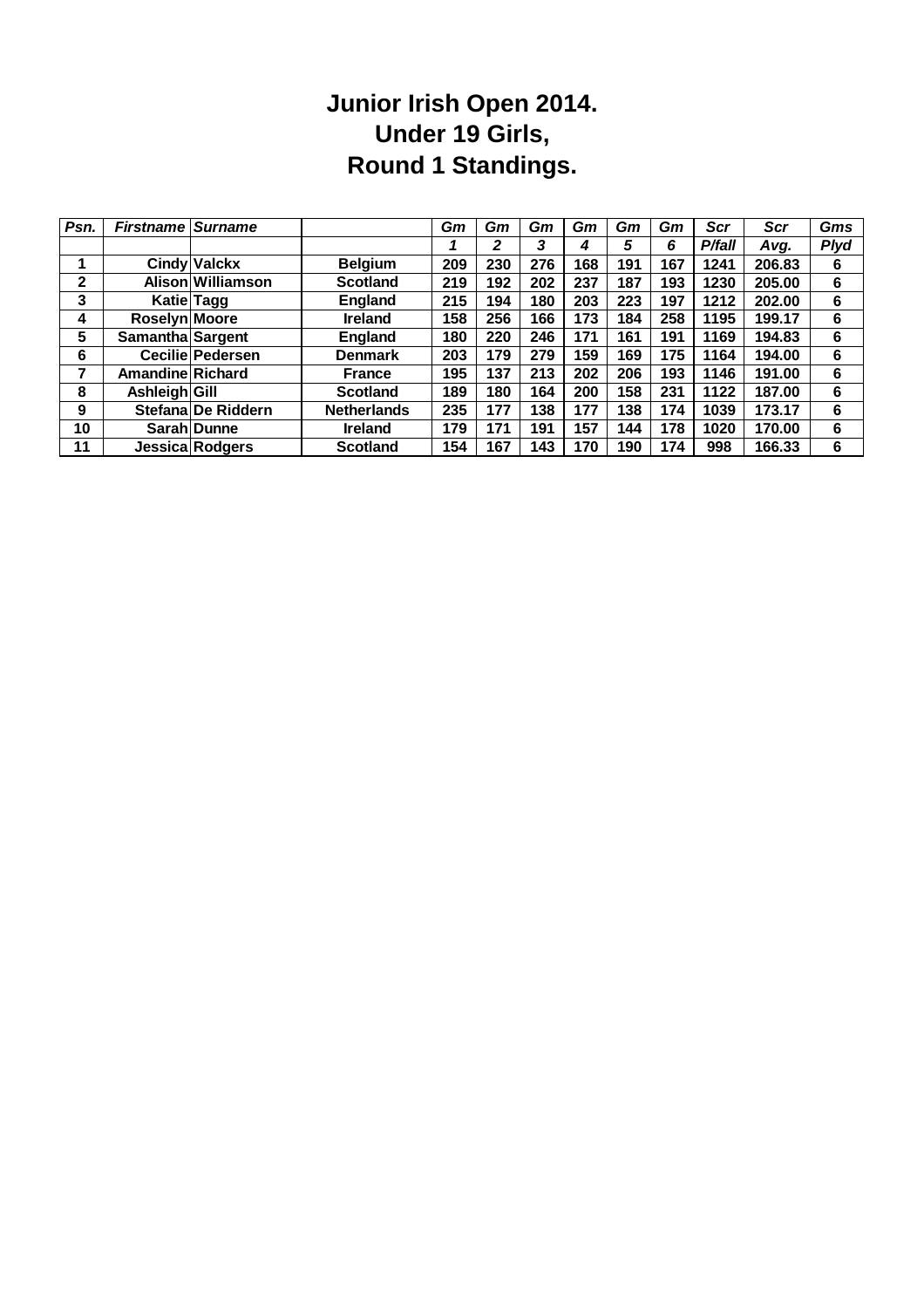# **Junior Irish Open 2014. Girls Under 19, Round 2 Result.**

|                | Psn. Firstname Surname  |                        |                    | <b>P/Fall</b> |     |             | Gm Gm Gm        | <b>Scr</b>     | <b>Scr</b> | Gms         | <b>Diff</b> |
|----------------|-------------------------|------------------------|--------------------|---------------|-----|-------------|-----------------|----------------|------------|-------------|-------------|
|                |                         |                        |                    | <b>B/Fwd</b>  |     | 8           | 9               | <b>P</b> /fall | Avg.       | <b>Plyd</b> | <b>RR</b>   |
|                |                         | <b>Cindy Valckx</b>    | <b>Belgium</b>     | 1241          | 187 | 218         | 199             | 1845           | 205.00     | 9           | 95          |
| $\overline{2}$ |                         | <b>Katie Tagg</b>      | <b>England</b>     | 1212          |     |             | 193   177   233 | 1815           | 201.67     | 9           | 65          |
| 3              |                         | Alison Williamson      | <b>Scotland</b>    | 1230          |     | 176 192 211 |                 | 1809           | 201.00     | 9           | 59          |
| 4              | <b>Samantha Sargent</b> |                        | <b>England</b>     | 1169          |     |             | 194   177   210 | 1750           | 194.44     | 9           | $\bf{0}$    |
| 5              | <b>Amandine Richard</b> |                        | <b>France</b>      | 1146          |     |             | 180   188   213 | 1727           | 191.89     | 9           | $-23$       |
| 6              | Roselyn Moore           |                        | <b>Ireland</b>     | 1195          |     |             | 156 182 170     | 1703           | 189.22     | 9           | $-47$       |
| 7              | Ashleigh Gill           |                        | <b>Scotland</b>    | 1122          |     |             | 167   178   209 | 1676           | 186.22     | 9           | $-74$       |
| 8              |                         | Cecilie Pedersen       | <b>Denmark</b>     | 1164          |     |             | 173 173 133     | 1643           | 182.56     | 9           | $-107$      |
| 9              |                         | Stefana De Riddern     | <b>Netherlands</b> | 1039          |     | 203 181     | 147             | 1570           | 174.44     | 9           | $-180$      |
| 10             |                         | Sarah Dunne            | <b>Ireland</b>     | 1020          | 194 | 137         | 157             | 1508           | 167.56     | 9           | $-242$      |
| 11             |                         | <b>Jessica Rodgers</b> | <b>Scotland</b>    | 998           |     |             | 171   170   156 | 1495           | 166.11     | 9           | $-255$      |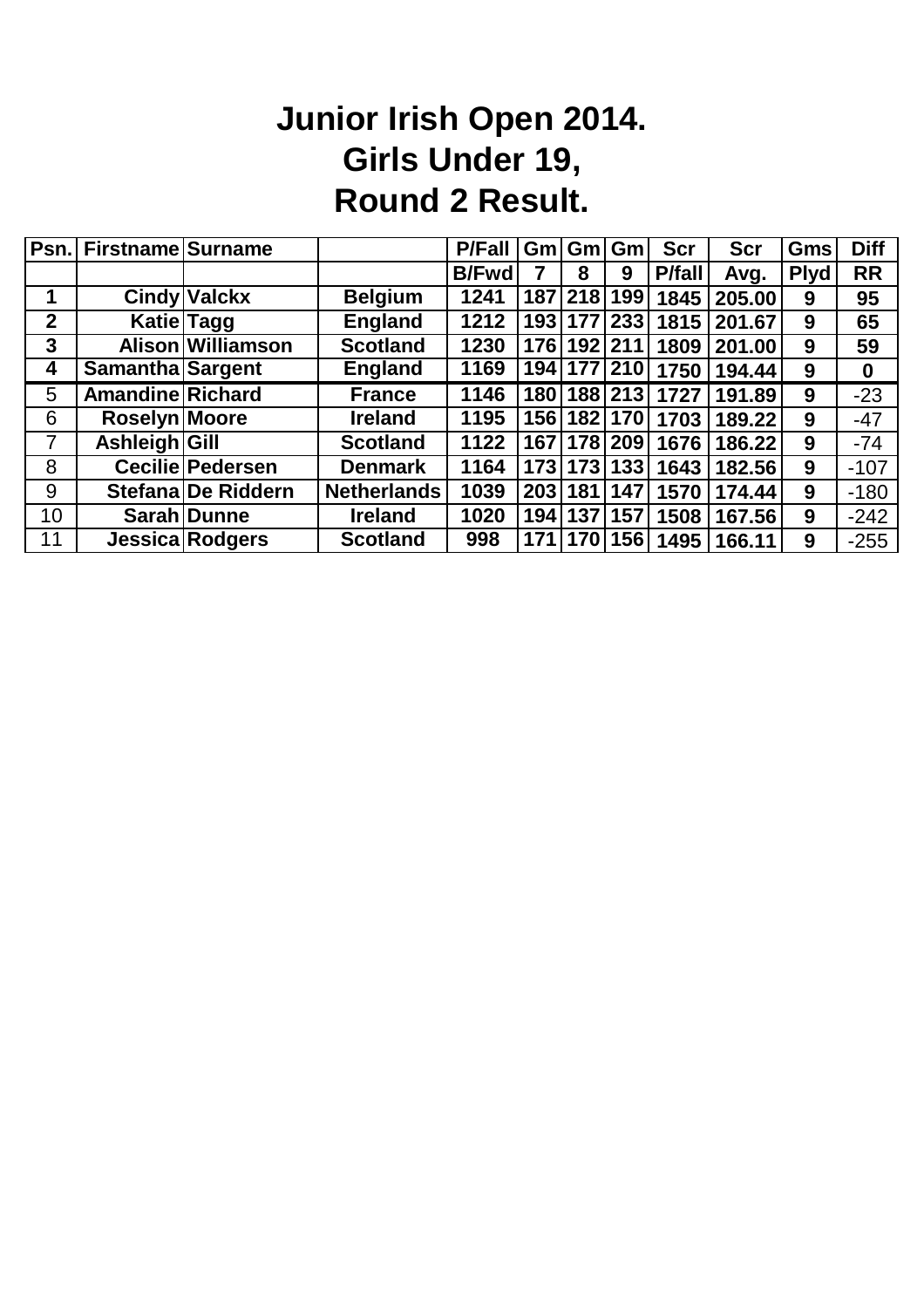# **Junior Irish Open 2014. Under 19 Girls Round Robin.**

| Psn. | First-<br>Sur-           | <b>Entry</b>  | <b>P/Fall</b> | <b>P/Fall</b> | <b>P/Fall</b>    | <b>Pinfall</b> | <b>Dif</b> |
|------|--------------------------|---------------|---------------|---------------|------------------|----------------|------------|
|      | name<br>name             | <b>P/Fall</b> | Rnd 1         | Rnd $2$       | Rnd <sub>3</sub> | <b>Total</b>   | #1         |
|      | <b>Katie Tagg</b>        | 1815          | 2055          | 2318          | 2549             | 2549           | 0          |
| 2    | <b>Cindy Valckx</b>      | 1845          | 2051          | 2258          | 2473             | 2473           | $-76$      |
| 3    | <b>Alison Williamson</b> | 1809          | 1974          | 2150          | 2405             | 2405           | $-144$     |
| 4    | <b>Samantha Sargent</b>  | 1750          | 2011          | 2199          | 2356             | 2356           | $-193$     |

| <b>Round</b> |                          |     | <b>Pinfall Bonus</b> | <b>Total</b> |                         |     | <b>Pinfall Bonus Total</b> |     |
|--------------|--------------------------|-----|----------------------|--------------|-------------------------|-----|----------------------------|-----|
|              | <b>Cindy Valckx</b>      | 201 |                      | 206          | <b>Katie</b><br>Tagg    | 215 | 25                         | 240 |
|              | <b>Alison Williamson</b> | 165 |                      | 165          | <b>Samantha Sargent</b> | 236 | 25                         | 261 |

| Round |                          |     | <b>Pinfall Bonus</b> | <b>Total</b> |                        |     | <b>Pinfall Bonus Total</b> |     |
|-------|--------------------------|-----|----------------------|--------------|------------------------|-----|----------------------------|-----|
|       | <b>Alison Williamson</b> | 176 |                      | 176          | Cindy<br><b>Valckx</b> | 187 | 20                         | 207 |
|       | <b>Samantha Sargent</b>  | 188 |                      | 188          | <b>Katie</b><br>Tagg   | 238 | 25                         | 263 |

| Round |                          |     | <b>Pinfall Bonus</b> | <b>Total</b> |                         |     | <b>Pinfall Bonus Total</b> |     |
|-------|--------------------------|-----|----------------------|--------------|-------------------------|-----|----------------------------|-----|
|       | <b>Cindy Valckx</b>      | 195 | 20                   | 215          | <b>Samantha Sargent</b> | 157 |                            | 157 |
|       | <b>Alison Williamson</b> | 230 | 25                   | 255          | Katie<br>Tagg           | 226 |                            | 231 |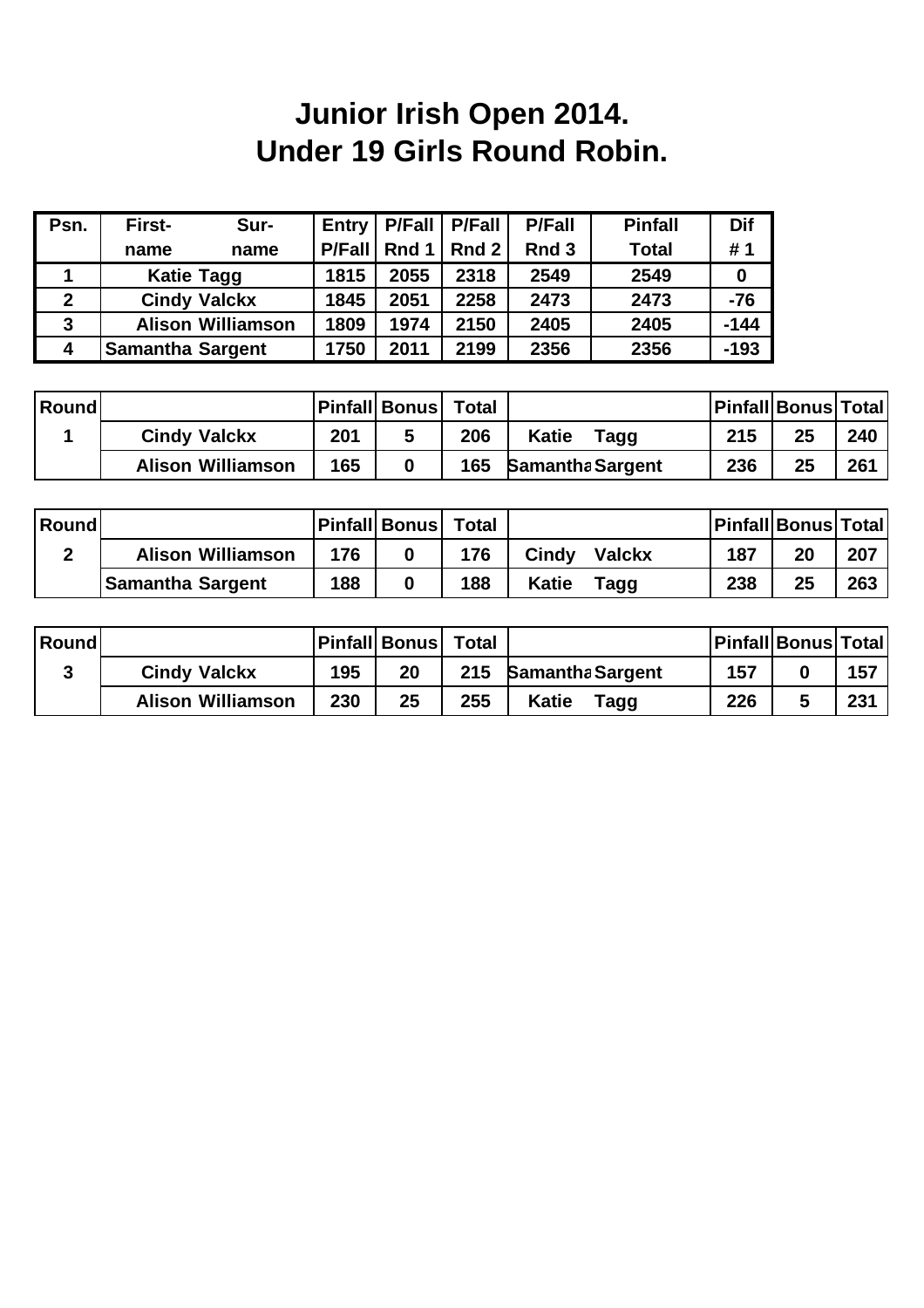#### **Junior Irish Open 2014. Under 24, Round 1 Standings.**

| Psn. | <b>Firstname Surname</b> |                            |                    | <b>Bonus</b>  | Gm  | Gm  | Gm  | Gm  | Gm  | Gm  | <b>Total</b> | <b>Scr</b> | Gms         |
|------|--------------------------|----------------------------|--------------------|---------------|-----|-----|-----|-----|-----|-----|--------------|------------|-------------|
|      |                          |                            |                    | <b>P/Fall</b> |     | 2   | 3   | 4   | 5   | 6   | P/fall       | Avg.       | <b>Plyd</b> |
|      |                          | <b>Miles Corney</b>        | <b>England</b>     | $\bf{0}$      | 215 | 227 | 289 | 224 | 204 | 194 | 1353         | 225.50     | 6           |
| 2    |                          | <b>Bas Schinkel</b>        | <b>Netherlands</b> | $\bf{0}$      | 244 | 186 | 235 | 214 | 211 | 236 | 1326         | 221.00     | 6           |
| 3    |                          | <b>Ziggy Meylemans</b>     | <b>Belgium</b>     | $\mathbf 0$   | 227 | 256 | 194 | 187 | 259 | 198 | 1321         | 220.17     | 6           |
| 4    |                          | Keith Rynhart              | <b>Ireland</b>     | $\mathbf 0$   | 202 | 232 | 207 | 257 | 225 | 171 | 1294         | 215.67     | 6           |
| 5    |                          | Daniel McKay               | <b>Scotland</b>    | $\bf{0}$      | 246 | 194 | 177 | 218 | 186 | 248 | 1269         | 211.50     | 6           |
| 6    | Stephen Dunne            |                            | <b>Ireland</b>     | $\mathbf 0$   | 199 | 185 | 245 | 225 | 235 | 180 | 1269         | 211.50     | 6           |
| 7    |                          | Maxime De Rooij            | Germany            | 8             | 197 | 184 | 224 | 195 | 188 | 229 | 1265         | 202.83     | 6           |
| 9    |                          | Gary Redpath               | <b>Scotland</b>    | $\mathbf 0$   | 200 | 153 | 257 | 183 | 225 | 222 | 1240         | 206.67     | 6           |
| 8    |                          | Sarah Flannery             | Ireland            | 8             | 200 | 190 | 192 | 167 | 264 | 173 | 1234         | 197.67     | 6           |
| 10   |                          | Eoghain Lebioda            | <b>Ireland</b>     | 0             | 193 | 248 | 192 | 217 | 157 | 207 | 1214         | 202.33     | 6           |
| 11   |                          | <b>Karl Doherty</b>        | <b>Ireland</b>     | $\mathbf 0$   | 200 | 166 | 197 | 222 | 193 | 226 | 1204         | 200.67     | 6           |
| 12   |                          | <b>Craig Barrett</b>       | <b>England</b>     | 0             | 187 | 194 | 186 | 225 | 226 | 170 | 1188         | 198.00     | 6           |
| 13   |                          | Ray Cullen                 | <b>Ireland</b>     | $\bf{0}$      | 193 | 209 | 191 | 211 | 181 | 202 | 1187         | 197.83     | 6           |
| 14   |                          | Paul Addison               | <b>Scotland</b>    | 0             | 226 | 191 | 180 | 191 | 210 | 171 | 1169         | 194.83     | 6           |
| 15   |                          | Nathan O'Connor            | <b>Ireland</b>     | $\mathbf 0$   | 149 | 225 | 188 | 218 | 190 | 186 | 1156         | 192.67     | 6           |
| 16   |                          | Sarah Kowalewski Rasmussen | <b>Denmark</b>     | 8             | 179 | 191 | 186 | 202 | 187 | 161 | 1154         | 184.33     | 6           |
| 17   |                          | Kevin Wattimena            | <b>Ireland</b>     | $\mathbf 0$   | 208 | 167 | 220 | 157 | 204 | 164 | 1120         | 186.67     | 6           |
| 18   | Rachel Wells             |                            | <b>Scotland</b>    | 8             | 206 | 161 | 179 | 182 | 167 | 167 | 1110         | 177.00     | 6           |
| 19   | <b>Shauna Collins</b>    |                            | <b>Ireland</b>     | 8             | 144 | 174 | 195 | 189 | 161 | 183 | 1094         | 174.33     | 6           |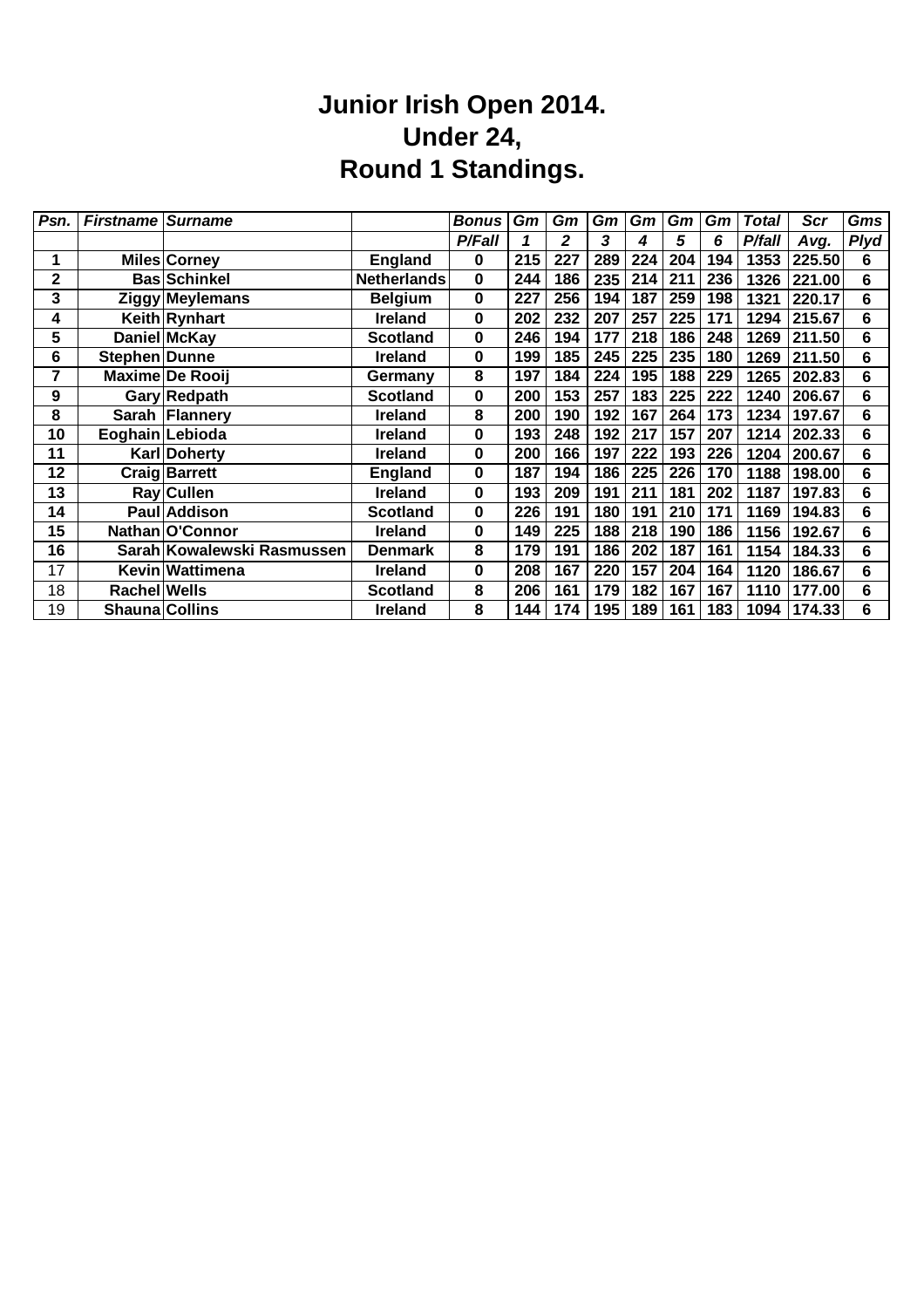#### **Junior Irish Open 2014. Under 24, Result Round 2.**

| Psn. | <b>Firstname</b> | <b>Surname</b>             |                    | <b>Bonus</b> | P/Fall       | Gm  | Gm  | Gm  | Total  | Scr    | Gms         |
|------|------------------|----------------------------|--------------------|--------------|--------------|-----|-----|-----|--------|--------|-------------|
|      |                  |                            |                    | P/Fall       | <b>B/Fwd</b> |     | 8   | 9   | P/fall | Avg.   | <b>Plyd</b> |
| 1    |                  | <b>Miles Corney</b>        | <b>England</b>     | 0            | 1353         | 245 | 245 | 196 | 2039   | 226.56 | 9           |
| 2    |                  | Daniel McKay               | <b>Scotland</b>    | 0            | 1269         | 202 | 280 | 236 | 1987   | 220.78 | 9           |
| 3    |                  | <b>Ziggy Meylemans</b>     | <b>Belgium</b>     | 0            | 1321         | 184 | 279 | 201 | 1985   | 220.56 | 9           |
| 4    |                  | <b>Gary Redpath</b>        | <b>Scotland</b>    | 0            | 1240         | 265 | 196 | 247 | 1948   | 216.44 | 9           |
| 5    |                  | <b>Maxime De Rooii</b>     | Germany            | 8            | 1265         | 217 | 213 | 215 | 1934   | 206.89 | 9           |
| 6    |                  | Karl Doherty               | <b>Ireland</b>     | 0            | 1204         | 269 | 224 | 210 | 1907   | 211.89 | 9           |
| 7    |                  | <b>Bas Schinkel</b>        | <b>Netherlands</b> | 0            | 1326         | 175 | 222 | 184 | 1907   | 211.89 | 9           |
| 8    |                  | <b>Keith Rynhart</b>       | <b>Ireland</b>     | 0            | 1294         | 198 | 214 | 180 | 1886   | 209.56 | 9           |
| 9    |                  | Paul Addison               | <b>Scotland</b>    | 0            | 1169         | 232 | 270 | 211 | 1882   | 209.11 | 9           |
| 10   |                  | Eoghain Lebioda            | <b>Ireland</b>     | 0            | 1214         | 226 | 214 | 227 | 1881   | 209.00 | 9           |
| 11   | Stephen Dunne    |                            | Ireland            | 0            | 1269         | 190 | 186 | 225 | 1870   | 207.78 | 9           |
| 12   |                  | <b>Craig Barrett</b>       | <b>England</b>     | 0            | 1188         | 238 | 214 | 225 | 1865   | 207.22 | 9           |
| 13   |                  | Sarah Flannery             | <b>Ireland</b>     | 8            | 1234         | 186 | 149 | 199 | 1792   | 191.11 | 9           |
| 14   |                  | <b>Ray Cullen</b>          | <b>Ireland</b>     | 0            | 1187         | 171 | 212 | 188 | 1758   | 195.33 | 9           |
| 15   |                  | Nathan O'Connor            | <b>Ireland</b>     | 0            | 1156         | 193 | 217 | 184 | 1750   | 194.44 | 9           |
| 16   |                  | Sarah Kowalewski Rasmussen | Denmark            | 8            | 1154         | 201 | 171 | 173 | 1723   | 183.44 | 9           |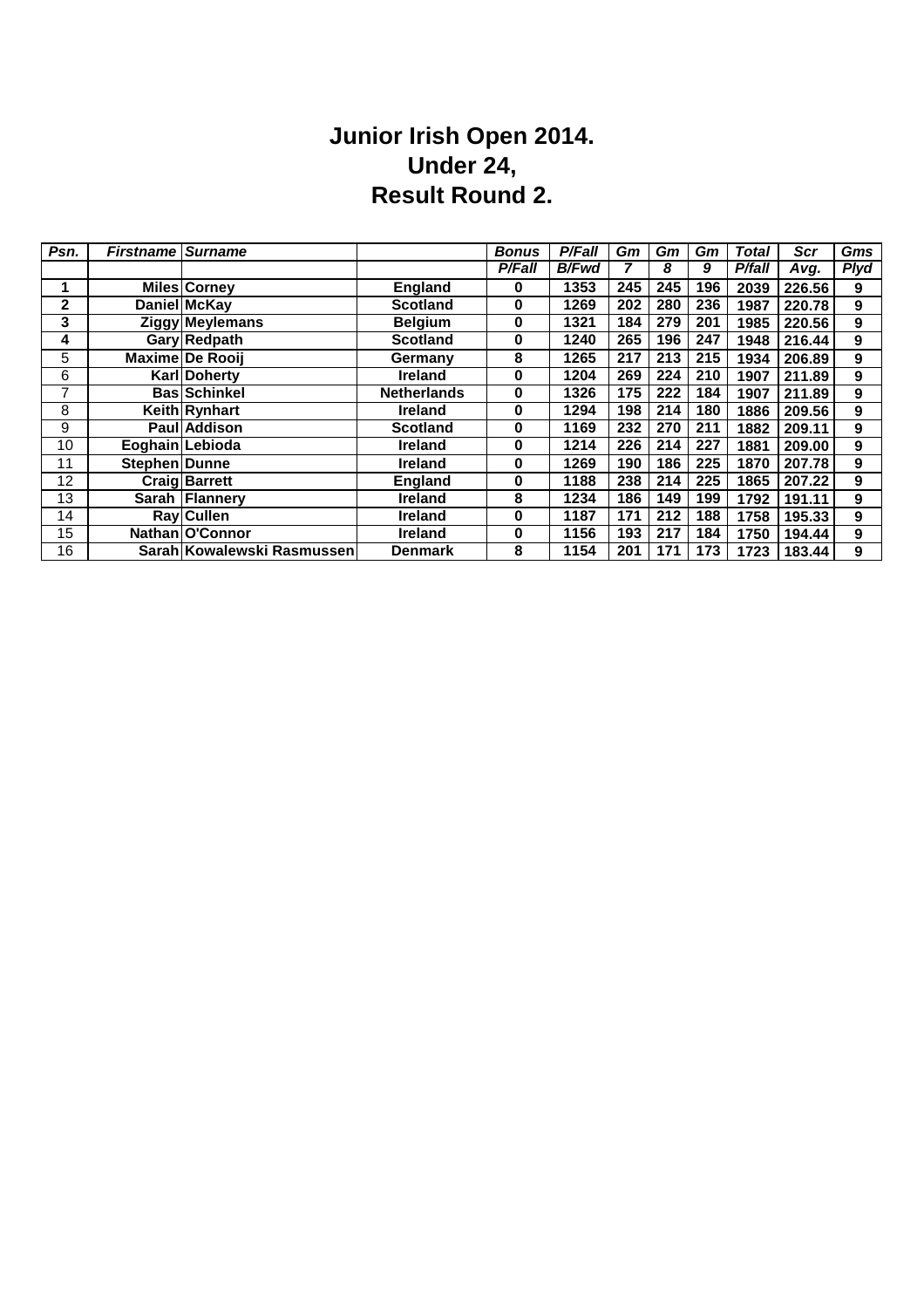#### **Junior Irish Open 2014. Under 24, Result Round 2.**

| <b>Diff</b>  |  |
|--------------|--|
| RR           |  |
| 91           |  |
| 39           |  |
| 37           |  |
| $\mathbf{0}$ |  |
| 14           |  |
| 41           |  |
| 41           |  |
| 62           |  |
| 66           |  |
| 67           |  |
| 78           |  |
| 83           |  |
| 156          |  |
| 90           |  |
| 198          |  |
| 225          |  |